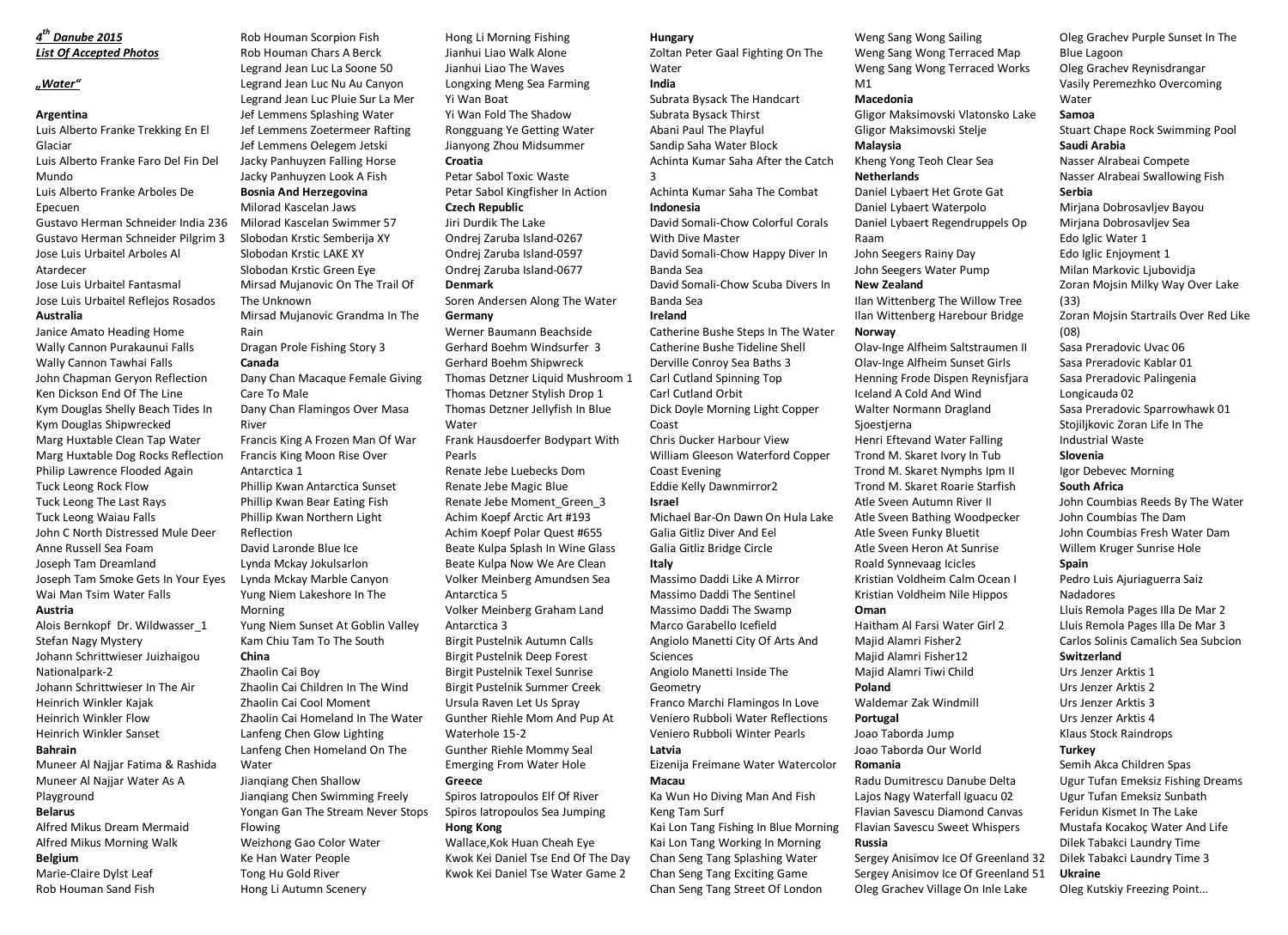## Oleg Kutskiy Stormy Sea Oleg Kutskiy The Old Pier

#### **United Arab Emirates**

Saeed Al Shamsi Splash Saeed Al Shamsi Calm Morning Saeed Al Shamsi Salina Saeed Al Shamsi Bathing

#### **United Kingdom**

Mike Cowdrey Red Sea Fishermen 2 Calvin Downes Turmoil Calvin Downes Llanrhaeadr Falls 3 Calvin Downes Lilly Pond Chris Ellison St Marks Square In Flood Richard Harper Evening At Oban, Scotland Tony Hill Predicament Tony Hill Windmill In The Rain

Malcolm Jenkin Mono Lake Valentina Kulagina Adderbury Lake David Lyon Faces In The Storm David Lyon The Rescue David Lyon Nice Day For A Cruise Vin Scothern The Buachaille And River Coupall

Tony Thomas Sunset Reflection Tony Thomas Receding Tide Peter Walmsley The Glass House Yin Wong Humboldt penguins underwater

## **USA**

Ning Lin Feather On Water Ning Lin Shaver Lake Sunset Vinh Mai Kid In Water Bubble Elena Mctighe Net In Mid Air Mary Miller Tranquil Port Of SF Mary Miller Yellowstone Geyser Mary Miller Yosemite Falls At Twilight

Marvin Miller Boat Reflection Marvin Miller Canadian Goose Bath Marvin Miller Crashing Surf Golden Gate

Mohammad Ali Salim Moving Moments

Tetiana Shovkova Reflection Linh Suong Tran New York City 210 Rosalie Wang Hpa An

Dave Whitson Moonlight Bath 2 BW **Vietnam** 

Mai Thien Bui Crossing The River Mai Thien Bui Terracer In Mu Cang Chai 9

Mai Thien Bui Lines 5 Nhan Le Hoang Vuot Qua So Phan Nhan Le Hoang Nom Ca

Duy Tuong Nguyen Flood Season 6 Duy Tuong Nguyen Lake Tan Rai 1 Dao Tien Dat Morning on Tuyen Lam lake no 2 Dao Tien Dat Contribute Phong Tran Crossing The Flood Phong Tran Salt Field Working Phong Tran Dry Season Manh Cuong Vu Country Dance 1 Manh Cuong Vu Coutry Dance 2 **Wales**  Andy Polakowski Perch Rock

Lighthouse

## *"Open Color"*

### **Argentina**

Miguel Augusto Fierro Esperanzas Miguel Augusto Fierro Lazos Luis Alberto Franke Eulogio Luis Alberto Franke La Vieja Carreta Luis Alberto Franke La Noche De Toledo Luis Alberto Franke Edward

Gustavo Herman Schneider Pilgrim Gustavo Herman Schneider The Slow Time

### **Australia**

Wally Cannon La Llareta John Chapman Granite Shells Ken Dickson Ruby's New Hat Ian Herford Nose Dive Robert Horton Cathedral Rock Robert Horton Fisherman Marg Huxtable Beauty Knows No Age Marg Huxtable On Her Way Out Marg Huxtable Rajastan Couple Philip Lawrence Sugarloaf #2 Tuck Leong Tekapo Landscape John C North Classic Lines Ian Stuart Limes Ian Stuart Bubbly Cherry Ian Stuart The Bee Joseph Tam Dashing Bull Joseph Tam Colorful Great Wall Joseph Tam Down You Go Graeme Watson Tea For Two Graeme Watson Lake George Dawn 2 Kim Wormald Yellow Robin **Austria** 

Alois Bernkopf Dr. Susi In Action Wolfgang Habringer 1 Sky Wheel 54 Fritz Kramberger Falke Fritz Kramberger Pink Poppy Stefan Nagy Posing Albert Peer Bodypainting

Johann Schrittwieser Black Boy Johann Schrittwieser Guys Johann Schrittwieser Hamma Women Johann Schrittwieser Large Lip Plates **Bahrain**  Muneer Al Najjar Kara Girls And Omo Kam Chiu Tam Horse In Air River Muneer Al Najjar Welcome Home Muneer Al Najjar Me, My Lovely Wife And My Hose Najat Alfarsani Tough Motherhood Najat Alfarsani Waiting For Ever Najat Alfarsani Hello Mohammed Bu Hasan Glory Mohammed Bu Hasan Hope Mohammed Bu Hasan With My **Brothers** Mohammed Bu Hasan Pain **Bangladesh**  Rashid Un Nabi Make Up **Belgium**  Jozef Aerts Towers In Landscape Livinus Bleyen Runaway Kids Livinus Bleyen Sand Buddies Livinus Bleyen South Head Lighthouse Wei Chen Elderly Man Reading Newspaper Jos Cuppens Eurol Jos Cuppens Shell Marie-Claire Dylst White Chapel Legrand Jean Luc Nicky Masque Jacky Panhuyzen Chandi Girl Jacky Panhuyzen Daar Bij Die Molen **Bosnia And Herzegovina**  Slobodan Krstic View Falcons Mirsad Mujanovic Colorful Pasage Mirsad Mujanovic Colors Of Morning On Vranica Mirsad Mujanovic Hot And Cold Colors Of Night Dragan Prole Anchor **Canada**  Dany Chan Fighting For Their Lives Dany Chan Nomadic Horses Nanciellen Davis Red Dao Woman Portrait Nanciellen Davis Boy Monk At The Window Nanciellen Davis Fishermen At Inle Lake

Nanciellen Davis Three Young Monks At Mingun Francis King Rodeo Hip Hop

David Laronde Two Dancers Leaping In Colour

David Laronde White Dress In Colour David Laronde Young Cambodian Monk

Kam Chiu Tam Dragon Go Kam Chiu Tam The Mad Horse Kam Chiu Tam Wrestling With Calf **Chile** 

Gonzalo Padilla Carreta Gonzalo Padilla Junto Al Perro **China** Zhaolin Cai Devout Zhaolin Cai Gain Zhaolin Cai Ladders Of Mind Yi Cai Countryside Road Yi Cai Pilgrimage Jinghui Chen Daughter Of Sea Jinghui Chen Drop From The Skies Jinghui Chen The Child No.1 Junjie Chen Ethiopia Girl Junjie Chen Handsome Boy Junjie Chen Helpless Eyesight Junjie Chen Outlook Lanfeng Chen Back To Parental Home Lanfeng Chen Boat Trackers Lanfeng Chen Devout Lanfeng Chen Missing Xinxin Chen Black Desert Xinxin Chen Persian Carpets Zhengjun Chen Upstairs And Downstairs Xiaoqing Chen Barbershop Xiaoqing Chen Naivety Jianqiang Chen Burst Into Laughing Jianqiang Chen Fishing Song Jianqiang Chen Fish-Selling Woman Jianqiang Chen Help His Father Hong Cui We Have Guests Hong Cui Under The Sun Hong Cui Ushuaia Yachts Jiashun Feng My Home Yongan Gan Trumpeter Leisurely Chengjun Gao Haircut Zhaohao Gu In Winter Zhaohao Gu Lonely Zhaohao Gu Old Buddy Mei Guo Budda's Estate Mei Guo Get Together Mei Guo Grassland Mei Guo Religiosity Zongzhou Hong A Winter Day Zongzhou Hong Mother Zongzhou Hong Nepal Train

Xiaohui Hu Wake Up Tong Hu Dance With Waves Leting Huang Reading A Book Leting Huang Smile Leting Huang Wonder Hong Li Mother And Son Hong Li Village Barbershop Hong Li Village Class Hong Li Yi Woman8 Jiande Li Look Jiande Li Nepalese Elderly Jiande Li The Person Who Prays Peng Li Tibetanpilgrimsontheroad 8 Yong Zhi Li Power Jianhui Liao Steel Workers Jianhui Liao The Old Man Yue Liu Anjihai Canyon Yue Liu The Sunset Line Yue Liu Xiapu Mornings Minqiang Lu Old Teahouse Minqiang Lu On The Way Home Minqiang Lu Outside World Yu Lun Chat Yu Lun Close Encounters Yu Lun The Shepherd Yu Lun Watchdog Longxing Meng Impression Of Beihai In Huangshan M Ying Qin Little Helper Ying Qin Sweeping Ying Qin Tribe Child Yuerong Shen Going To A Fair Yuerong Shen Have A Rest Yuerong Shen Selling Cheng Shi Farming Fields Cheng Shi Returning Colorful Clouds Rongchun Su Harmonious Rongchun Su Back From Herd Rongchun Su Sweet Life Daoyu Sun Terrace Daoyu Sun Yachting Wen Sun Bath Wen Sun Mountain Dew Wenming Tang Hunting Wenming Tang Mirror Lake Li Wan The Clouds Surging Changshu Wang Boat Breaking Changshu Wang Getting Warm Changshu Wang Sibling In The Snow Changshu Wang Traditional Wine Workshop Chenxu Wang In The Snow Chenxu Wang Play Alone Chenxu Wang Shonton Festival

Gang Wang Climb High

Xiaohui Hu Look Forward

Gang Wang End Of The World Jun Wang Have A Chat Jun Wang Run Forward Jun Wang Wallet Jianxun Wu Look For Jianxun Wu Wandering Yijun Xia Zu Sunlia Yong Xu Blue Harbor Yong Xu Snow Yong Xu Bird World Yong Xu Colorful Lake Wei Xu Blue-Throated Bee-Eater Desheng Xu Cry And Smile Desheng Xu Fashion Desheng Xu Return Home Jingsong Yan Thailand Boy Jingsong Yan Tibetan Girl And Bike Yong Yang Nepal Train Yong Yang Old Buddy Rongguang Ye Feeding Yingping Yi Bank Of Snow Yingping Yi Snow Pentium Yingping Yi Trading Market Gu Yong Dance Gu Yong Kilimanjaro Gu Yong Silk Dance Gu Yong Worker Jianbo Yuan Go To Market Jianbo Yuan Marketing Jianbo Yuan Yi Boy In The Snow Jianbo Yuan Yi Woman In The Snow Xianping Zeng Encourage Xianping Zeng Gossip Xianping Zeng Sew And Mend Xianping Zeng Talk Xiaoqi Zhang The Child Of The Mountain Xiaoqi Zhang Way Back Xiaoqi Zhang Woman Selling Vegetables Zhiming Zhang In The Field Zhiming Zhang Light Of Laboring Zhiming Zhang Pinghua Jinli Zhao Leaf Boat In The Misty Xiaoyun Zheng Worship Gods Xiaoyun Zheng Brick In The Women Kai Zheng Shepherd Dingfeng Zheng Village Cinema Fuyang Zhou Little Red Hood Fuyang Zhou Stare Fuyang Zhou Texture Looking Old Man Xinfa Zhou Catch Fish Xinfa Zhou Flocks Xinfa Zhou Review Xinfa Zhou The Moonlight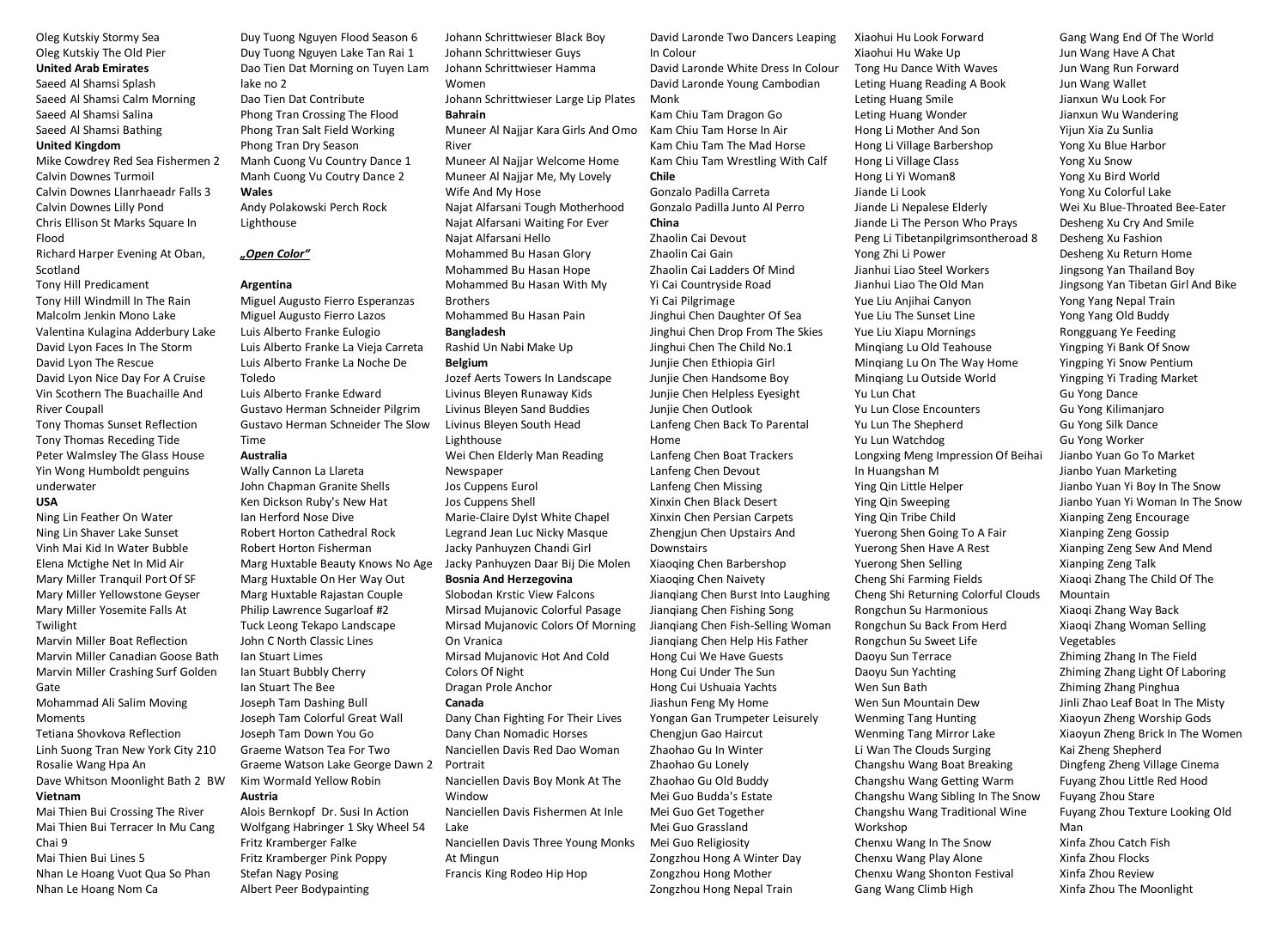Jianyong Zhou Shepherd Song **Croatia** 

Zvonimir Rendeli Khan Petar Sabol Wolf Petar Sabol Spring Butterfly Petar Sabol Fish Hunter Ivo Vucetic Sadhu Ivo Vucetic Spiritual Exercises **Cyprus**  Adem Kavaz Pure Looking

#### **Czech Republic**

Ondrej Zaruba Benatky Karn-9762 Ondrej Zaruba Benatky-7943 Ondrej Zaruba Dakar 15-2526 Ondrej Zaruba Island-9791

## **Denmark**

Soren Andersen Flying Ballon Soren Andersen Green Wood **Egypt** 

Karim Amer Rocks Mohamed Mahdy Through The Fire Mohamed Mahdy Taken Mohamed Mahdy Life In Lines And Reflections

### **Finland**

Petri Damstén Free Lasse Pekka Lehtonen Crossing The Road Hemmo Ristimaki Shipwreck **France** 

Cambon Michel Les Voisines Serge Vallon Coeur Des Patouilles 2 **Germany** 

Christina Baumann Metro Prag Gerhard Boehm Raps 2 Gerhard Boehm Sprint 9 Thomas Detzner Mel In The Rocks 1 Thomas Detzner Tanja 4 Thomas Detzner Janina 2 Jochen Foeller Illusionen No 7 Jochen Foeller Illusionen No 12 Ralf Hanisch Turnkunst, Flug Frank Hausdoerfer Guanako Alexander Hochhaus Lost In Time Manfred Kluger Primaballerina-3 Manfred Kluger Annapurna Manfred Kluger Have A Look-3 Achim Koepf Lofoten #37 Beate Kulpa White Plume Moth Beate Kulpa Wild Pigs Renja Laskowski Sprudelbad Volker Meinberg Monument Valley 1 Volker Meinberg Bryce Canyon 04 Volker Meinberg Humpback Whale 3 Ernst Pini MOOR Birgit Pustelnik Frankfurt City Gunther Riehle 4 Polar Bears

Gunther Riehle Female Harp Seal Portrait 11 Gunther Riehle Open Mouth 1 Heiko Roemisch Eye Of Sumba Hornbill 190 Horst Schuetze Wreck Irmgard Sell Butterdose Irmgard Sell Quatsch **Greece**  Spiros Iatropoulos The Target Spiros Iatropoulos Holy Of The Church Spiros Iatropoulos Nude Landscape **Hong Kong**  H.W. Chan The Gold Time Of Breakfast 1 Koon Nam Cheung Good Catch 6 Koon Nam Cheung Eagle Caught A Fish 3 Koon Nam Cheung Sea Eagle And Eel 10 Koon Nam Cheung Sea Eagle And Eel 14 Chau Yuk Fung Ready For Fishing Hon-Kwong Lee Goldon Resting Hon-Kwong Lee Cross The Blue Sky Lai Sing Sham Dancing 001 Kwok Kei Daniel Tse Five Dragon **Hungary**  Gyorgy C. Varnai In The Street Nr2 Ildiko Fischbackne Horvath Girl With Violin Zoltan Peter Gaal The Ugly **India**  Subrata Bysack Mother And Child Subrata Bysack Wondering Sathyanarayana C R Himalayan Shepherd Sathyanarayana C R Tea Plantation Sathyanarayana C R Boe Boe Tree Kaushik Dolui Spirit Of Varanasi Kaushik Dolui Touch Other World

Kaushik Dolui Tranquility Alakesh Ghosh Autumn Achinta Kumar Saha Grandpa tells a Story

Achinta Kumar Saha Story unfolds Achinta Kumar Saha Two Women Sanghamitra Sarkar The Little Krishna **Indonesia** 

The Eng Loe Djatinegoro Dawn **Cormorants** The Eng Loe Djatinegoro Good Morning Cormorants The Eng Loe Djatinegoro Throwing Net Selo

Joko Nuswantoro In My House **Iraq**  Zahraa Saleh Old Shepherd Man Kadhum Yasser Ajwoz Kadhum Yasser Child 2-1 Kadhum Yasser Kwor Hella **Ireland**  Pat Brennan White Pat Brennan Wilting For A Sweet Pat Brennan Rock Catherine Bushe Village Window Carl Cutland Piercing Carl Cutland Raphaella Carl Cutland Wizard Carl Cutland En Pointe Dick Doyle Window Shoppers Dick Doyle Rain Stop John Finn Cloister Figures Eddie Kelly Ballydwane Dawn Eddie Kelly Kinard Dusk **Israel** 

Leonid Goldin 1 Under The Bridge Leonid Goldin 2 Screen-Wiper Alexander Makarov Just Do It Alexander Makarov On A Push-Cycle Zinaida Makarov At The Airport Efraim Shpringer Parasol **Italy** 

Simone Boddi Sihk 4 Simone Boddi Malindi 2 Alberto Carati The Driver And His Personal Navigat Luciano Cardonati Baby Sguardo Luciano Cardonati Il Pastore Di Jaipur Luciano Cardonati Indifferenza Luciano Cardonati Ragazzo In Bicicletta Antonio D\'Agata Lava On The City

Massimo Daddi Sea Gipsy Fisherman

2

Giovanni Frescura The Giovanni Frescura Jackal Walter Gaberthuel Atmospheric Clouds Walter Gaberthuel Dyeing Paparella Giorgio World Of Istant Paparella Giorgio Ilena Stefano Malfetti Pompei Angiolo Manetti Not Really Agree Angiolo Manetti Three Cyclists Mirco Martin Biennale Venezia 2011 Luigi Passero Come Una Maschera Luigi Passero Bimbi Per Strada Sergio Ramella Pollone In The Museum

Sergio Ramella Pollone Natural **Geometries Kazakhstan** 

Valery Korenchuk Donna Nataly **Kuwait** 

Saleh Dashti My Room Saleh Dashti Paint My Face Saleh Dashti Simple My Class Saleh Dashti Africa Dance Faisal Hamadah Conflict Faisal Hamadah Harmony **Latvia**  Viesturs Links Little Decadent

Portrait Viesturs Links Reproach

**Luxembourg**  Willy A. Suys Altiplano Chileno **Macau** 

Ka Wun Ho Busy Fish Market Ka Wun Ho Fruit Business Ka Wun Ho Fetter Pun Tak Cheong Flight Chan Ieong Tam Boatman7 Chan Ieong Tam Boatman3 Keng Tam Searching In The Snow Chan Seng Tang Modern And Tradition Chan Seng Tang Let Me Go 8 Imkin Wan A Deciding Game Imkin Wan Drango Boat Imkin Wan Horses Hero Weng Sang Wong Golden Art

Weng Sang Wong Li River Fishing C2 Weng Sang Wong Li River Great Moment Weng Sang Wong Yan

### **Macedonia**

Dejan Angelovski German 01 Dejan Angelovski German 20 Filip Ilievski Pop

#### **Malaysia**

Seng Huat Phua Competition Kheng Yong Teoh Two Kids On Carriage Kheng Yong Teoh Windy Day

Danny Yen Sin Wong A Light Beam **Malta** 

## Louis Agius Ognissanti - Florence 2

**Netherlands**  Daniel Lybaert Zeeuws

Winterlandschap Daniel Lybaert Wandelaars In Brugge Daniel Lybaert Landschap En Fietser Daniel Lybaert Piepeke Duik John Seegers Great Friends

John Seegers Smoke Gets In Your Eyes

#### **New Zealand**

John Watt Moeraki Sunrise Bay John Watt Still Ilan Wittenberg Golden Dome

**Norway** 

Olav-Inge Alfheim Heggmotind Geir Arnesen Nude Woman Geir Arnesen Morning Mist Geir Arnesen Soap Bubbles Henning Frode Dispen Daydreaming 2 With Elle Beth Henning Frode Dispen Daydreaming 3 With Elle Beth Henning Frode Dispen Daydreaming 4 With Elle Beth Igor Kostin Red Igor Kostin Captain Trond M. Skaret Old Volvos & Elle Beth Trond M. Skaret Elle Beth Floating Jorgen Skaug Alone In The Ice Jorgen Skaug Blowing At The Top Jorgen Skaug Cold Night Atle Sveen Ilva In The River Atle Sveen Fredau XIII Atle Sveen Holly III Atle Sveen Raphaella III Roald Synnevaag Isfisker IV Roald Synnevaag Woman In Red 5 **Oman**  Haitham AL Farsi Can I Play

Haitham AL Farsi Face And Lights 2 Haitham AL Farsi Girl Mountain Haitham AL Farsi I Love School Majid Alamri Me And My Father Hamed Alghanboosi Cares Hamed Alghanboosi Kids-1 Hamed Alghanboosi Kids-8 Hamed Alghanboosi Wiselook Habib Alzadjali Grandma Shop Habib Alzadjali Sleepy Eyes Habib Alzadjali Village Girl 2 Habib Alzadjali Worship Color **Pakistan** 

Shaikh Amin Going Home Shaikh Amin Sleeping Beauty **Poland** 

Zygmunt Trylanski Autumn Forest Zygmunt Trylanski Metallurgist Waldemar Zak Reflection 3 Waldemar Zak Pils 3 Waldemar Zak Pils And Bridge 2 **Portugal** 

Oscar Saraiva Olhar Distante

Oscar Saraiva Magia Da Bruma Oscar Saraiva Domingo De Abril Oscar Saraiva Luz De Abril Joao Taborda Color Festival **Qatar**  Mohammed Alqahtani Fear Mohammed Alqahtani Little Shepherd Mohammed Alqahtani Work In Nepal Mohammed Alqahtani Mother Orphan **Romania**  Istvan Magdo Going Home Istvan Magdo Jigsaw Istvan Magdo White Balance Flavian Savescu Miao Feminine **Traditions** Valentina Stan Rain In Venice 3 Tarquinius Vadeanu Curves And Spaces Tarquinius Vadeanu Volumes And Curves **Russia** 

Sergey Anisimov In The Gydansky Tundra 2 Sergey Anisimov The Nenets Girl In The Tundra Dmitry Chastikov In A School-Yard Oleg Grachev Mountains Long Oleg Grachev Baikal Ice. Red. Oleg Grachev Irreal World-10 Oleg Grachev Baikal Ice Vasily Peremezhko Meditation 2 Yury Pustovoy Fishermans Village Norway Yury Pustovoy Ice Of Patagonia Yury Pustovoy Iceland Yury Pustovoy Quietness Olga Shiropaeva His Family **Samoa** 

## Stuart Chape Beach Balls 1 **Saudi Arabia**

Mohammed Al Sulaili Gold Eyes Mohammed Al Sulaili I Am Girl Mohammed Al Sulaili Indian Student Mohammed Al Sulaili Omo Boy Look Ahmed Alibrahim Dressmaker Ahmed Alibrahim Abashment-2 Ahmed Alibrahim Ibrahim Shrine Fahad Aloudah Oldwomanandgoat Fahad Aloudah Yellow Eyes Fahad Aloudah Contemplate Fahad Aloudah Reading Nasser Alrabeai End Life Nasser Alrabeai End Bus Students Nasser Alrabeai Eyes Magic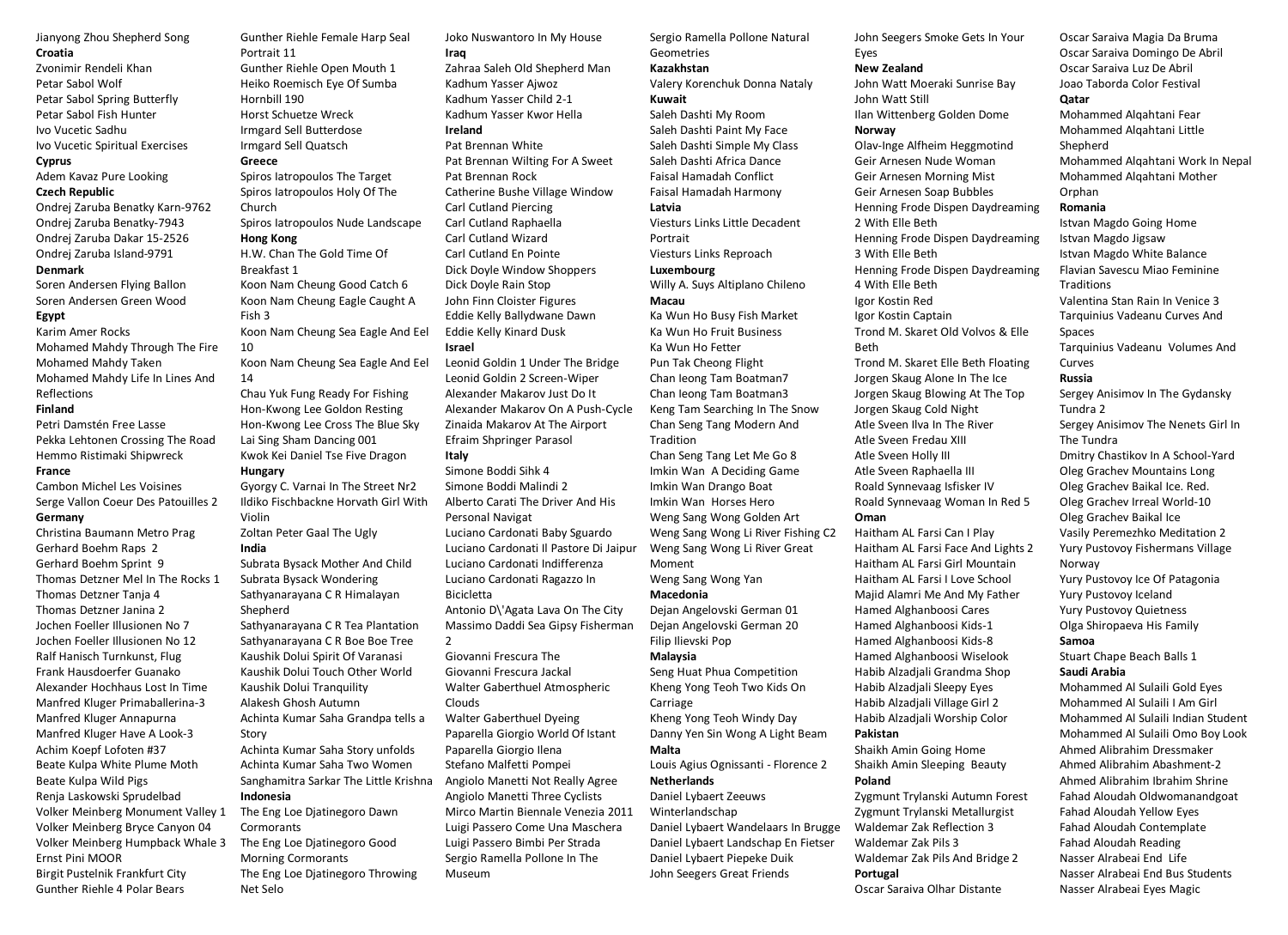#### Nasser Alrabeai Old Man **Scotland**

Iain Mcfadyen Black Mount Winter Iain Mcfadyen Red Leader Iain Mcfadyen Santorini Chairs Iain Mcfadyen Full Throttle Clive D Turner Lochan Na H Achlaise In Winter

### **Serbia**

Goran Bendelja Mislilac Goran Bendelja Neman Goran Bendelja Vulkan Sasa Blagojevic Girl With Bunny Mirjana Dobrosavljev Tandem Milorad Drca Andjel - (197) Milorad Drca Sekac Edo Iglic Dajana Edo Iglic Expectation Edo Iglic Retro Babe Virag Istvan Durmitor100 Milan Markovic Carnival 21 Milan Markovic Carnival 24 Milan Markovic Dragodol 1 Vladimir Mijailovic According To The Above Vladimir Mijailovic Alone On The Coast Hadzi Miodrag Miladinovic Miner718 Hadzi Miodrag Miladinovic Screen Sebian Cemeterias Hadzi Miodrag Miladinovic The Removal Of Honorable Giftsthe R Ivan Mitrović Rudar Ivan Mitrović Rudari Zoran Mojsin The Exploited 02 Vojislav Pesterac Portal 4 Vojislav Pesterac Spa 375 Sasa Preradovic Ana 13 12 30 01 Sasa Preradovic Alexandra 13 02 09 04

Sasa Preradovic Tension 04C Sasa Preradovic Jovana 14 11 21 04 Nenad Prodanovic Don't Worry Be **Happy** Ivan Stojanovic Autumn 4

Ivan Stojanovic Kisa1 Djordje Vukicevic Beret Djordje Vukicevic Majstor I Margarita Djordje Vukicevic Back Djordje Vukicevic Sword 003 Stojiljkovic Zoran Chimney Stojiljkovic Zoran Series Stojiljkovic Zoran Threecolor **Singapore** 

Zee Kek Heng Lina With Golden Net Zee Kek Heng U Curve

David Poey-Cher Tay Camels For Sale Giap Chiu Teo Melissa In The Frame1 Giap Chiu Teo Aldan Praying Foo Meng Seng **Slovakia** 

Radimir Siklienka Breakfast Radimir Siklienka Fox

## **Slovenia**

Igor Debevec Modern Pyramid Igor Debevec Old Woman II Dare Jazbinšek Flight Dare Jazbinšek Launch Date Dejan Kokol Pomurje Plains 01 Dejan Kokol Pomurje Plains 03 Janez Kramar Street Janez Kramar Painting Nina Sovdat Turning Point Nina Sovdat Wandering Stane Vidmar Light Stane Vidmar Lines And Stane Vidmar Morning Stane Vidmar Winter

## **Spain**

Luis Maria Barrio Subiedo Luis Maria Barrio El Monasterio Luis Maria Barrio The Woman In Red Luis Maria Barrio Li River Santiago Choliz Rhythmic 52 Vicente Moraga Costoso Rhapsody In Blue Vicente Moraga Costoso Stairway To Heaven Vicente Moraga Costoso The Red Mile Lluis Remola Pages Bathroom Carlos Solinis Camalich Fayagua Carlos Solinis Camalich Jokulsarlon In Greens **Sri Lanka**  Chandrasena Perera Cleaning The Gallery Chandrasena Perera Temptation **Switzerland**  Klaus Stock Frische Spuren Im Schnee **Taiwan**  Shang Min Huang The Fallen Flower Is Riotous Shang Min Huang The Sunset Coming **Turkey**  Semih Akca Longing Mehmet Cakir 1-Turbo Mehmet Cakir 4-Lahit Ve Ask Emir Nedim Dovencioglu Going Up Emir Nedim Dovencioglu Leader **Masters** 

Özgür Kılıçarslan Dokum2656 Feridun Kismet Mirror And Man Mustafa Kocakoç Color Up Mustafa Kocakoç Street Mustafa Kocakoç Umbrella F.Selma Oransay Cruosity Dilek Tabakci Nana **Ukraine**  Oleg Kutskiy Autumn Etude-5 Oleg Kutskiy In The Rhythm Of The Rain Oleg Kutskiy Mooring Of Ship **United Arab Emirates**  Ali Al Hajri Bride Ali Al Hajri Water Muna Al Zaabi My Classroom 7 Muna Al Zaabi Reflection Of Poles Muna Al Zaabi Resting Muna Al Zaabi With My Pet **United Kingdom**  Peter Clark Icelandic Aurora 1 Peter Clark Bison Grazing Peter Clark First Light Oxbow Bend Judith Cook Morgan Lewis Beach Kerri Dobbins Cheetahs Calvin Downes Lyn Idwal Calvin Downes Rainy Day Colin Harrison The Wing Tony Hill By The Pool Tony Hill Sad Siren Barbara Jenkin Butterfly Emerging Laura Knowles Camargue Charge Valentina Kulagina Magical Sky Valentina Kulagina Parting Carole Lewis The Birks Of Aberfeldy David Lyon Beauty In The Forest Reginald Poad Rene On The Pier Geoff Smith Stormforce Tony Thomas Starlings At Sunset Tony Thomas Moorland Sky Tony Thomas Changeable Weather Paul Weston Morning Shadows Paul Weston The Patchwork Quilt Paul Weston Final Flight Paul Weston Waiting For A Storm Chris Whitty Blizzard Stoke Park Chris Whitty Stag Tony Wills Construction Tony Wills Texting Tony Wills The Tip **USA**  Huzhong Cai Crazy Horses Racing Huzhong Cai Morning In Portland Light House Huzhong Cai Sunrise In Canyonlands

Sevtap Inal Women

Nan Carder Yosemite Tunnel View 5141

Shu Cheuk Egret Mating Dance Shu Cheuk Sulphur Springs Steven Fisher Misty Snake River\_Upper Teton Dee Langevin Lake Minnewanka Snowfall Wing Lee City At Dawn Wing Lee Light On The Canal Wenyuan Li Horseshoe Bend Wenyuan Li Lights In Morning Wenyuan Li Wheat Field Ning Lin Lilac-Breasted Roller Ning Lin Sunset Of Mt Mawenzi Elena Mctighe Farmer And Animals Marvin Miller Yellowstone Layers Guo Jiang Ou Creek Between Trees Tetiana Shovkova Concilium Linh Suong Tran Upper Antelope - 036

Tuan Tran Spoonbill C01 Rosalie Wang After Class 1 Rosalie Wang Curiousness Jennifer Chi Hung Wen Camels Walking In Desert Jennifer Chi Hung Wen Golden Autumn Huyang Forest Jennifer Chi Hung Wen Misty Great Wall

Jennifer Chi Hung Wen Morning Cranes At Misty Creek **Vietnam** 

Mai Thien Bui Lines And Water Ke Dong Dang Empty Ke Dong Dang Friendship Tien Ho Anh Go Home Tien Ho Anh Smiles Duc Toai Le Dance New Day Duc Toai Le Fisheman Is Dance Duc Toai Le Harvesting Salt Duy Tuong Nguyen Harvest Rices 3 Hoang Thuhuong A Childhood Kite Hoang Thuhuong A Sunny Afternoon Hoang Thuhuong Field Checking Dao Tien Dat M ' Nong Family Dao Tien Dat Deeply Worry No 2 Phong Tran Alone 2 Phong Tran Making Baskets **Wales** 

## Janet Davies Anvil

Andy Polakowski Despair Andy Polakowski Himalayan Bathroom

*"Open Monochrome"*

#### **Argentina**

Luis Alberto Franke Bajo El Cielo Matutino Luis Alberto Franke La Mirada De La Ninia Luis Alberto Franke Refugio En La Montania

Luis Alberto Franke Aridez Y Textura Daniel Rovagnati Raices II Daniel Rovagnati El Diablo Jose Luis Urbaitel Fitz Entre Nubes **Australia** 

Wally Cannon Mungo No. 3 BW Kym Douglas Motocross Heel Click Ruth Goldwasser Seat Shadow Robert Horton Leah\_2 Robert Horton Leah\_3 Marg Huxtable Cold Headed Woman Marg Huxtable The Pot Smoker Marg Huxtable Down On The Corner Anne Russell Engrossed In Dominoes Joseph Tam Eagle Is Landing Mono Gary Wallis Deluge

Graeme Watson Rope And Tie **Austria** 

Alois Bernkopf Dr. Happy With TT Alois Bernkopf Dr. Winding Stairs Wolfgang Habringer 2 Ennsberg 66 Wolfgang Habringer 3 Einfriedung Stefan Nagy Posing02 Stefan Nagy Dorka Stefan Nagy Play02 Stefan Nagy Geometrie Albert Peer Mystic Laurel Forest Albert Peer Oia Albert Peer Waterski **Bahrain**  Muneer Al Najjar Little Lumberjack Muneer Al Najjar Omani Smile

Muneer Al Najjar Black Panther Najat Alfarsani Long Wait Najat Alfarsani Warrior 3 Mohammed Bu Hasan Attitude Mohammed Bu Hasan One Body

### **Bangladesh**

MD Tanveer Hasan Rohan Mr Gonesh **Belarus** 

Alfred Mikus Evening Rest

## **Belgium**

Jean-Pierre Heusling Mostar Rob Houman Seule Jef Lemmens Frightened Jef Lemmens Chachignon Mathilde

#### Jef Lemmens Schnug

**Bosnia And Herzegovina** 

Mirsad Mujanovic Once Upon Time **Canada** 

Dany Chan Down And Out Dany Chan Together We Learn Dany Chan Clutching Dany Chan Knockingthe Ball Lose Francis King 4 Big Mouths David Laronde Arms And Legs David Laronde Jumping In Profile Lynda Mckay Sadness Yung Niem Red Crowned Cranes 0457

Yung Niem Pray 4251 Kam Chiu Tam Rodeo 01 Kam Chiu Tam Winning Moment Kam Chiu Tam Dogsled 223

### **China**

Zhaolin Cai Home On The Water Zhaolin Cai Mother Milk Zhaolin Cai Point Blank Yi Cai Different Childhood Junjie Chen Catching Path 1 Junjie Chen Catching Path 2 Junjie Chen In The Rain Junjie Chen Alert Lanfeng Chen Changing To Another Area Zhengjun Chen Dig Lotus Root Jinzhu Gan Old Woman

Jinzhu Gan The Distance Jinzhu Gan The Light Path Yongan Gan Pious Tibetan Mother Yongan Gan Blow Trumpeter Chengjun Gao Narrow Bridge Zongzhou Hong Round Stomach Zongzhou Hong Big Eyes Xiaohui Hu Nestle Tong Hu Morning Song Tong Hu People Into The Sea Tong Hu Barth Painting Hong Li Hard Study Hong Li Stare Hong Li Study In A Country School Hong Li Coaching Jiande Li Married Woman Jiande Li Symmetric Jiande Li The Newspaper Jiande Li Chat Peng Li Childhoodmemories 7 Peng Li Cooking Peng Li Tibetan Is One Of Life 3 Yong Zhi Li Matador\_BW2 Jianhui Liao Years

Jianhui Liao Dirt Floor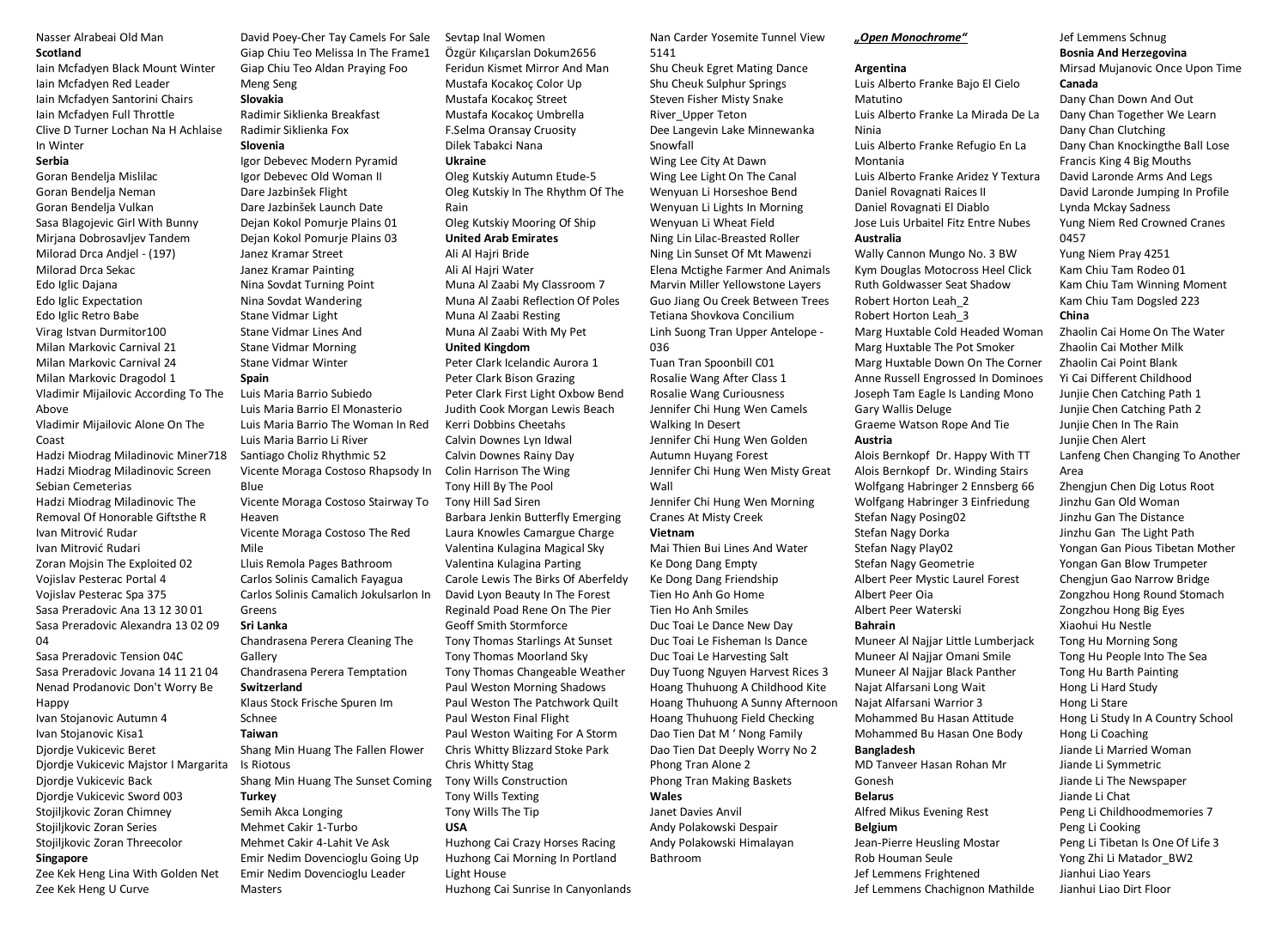Minqiang Lu Old Teahouse Minqiang Lu Time Goes By Minqiang Lu Yelling Minqiang Lu Boys In The Rain Longxing Meng Go To Plough The Field

Rongchun Su Play Football Rongchun Su Childhood Rongchun Su Village Sport Meeting Daoyu Sun Rowing Wenming Tang Ink Painting Yi Wan Grandpa And Grandson Jianjun Wang Pray Changshu Wang Brothers Jianxun Wu Naivety Yijun Xia Pentium Yijun Xia Static And Dynamic Yijun Xia Surfing Yijun Xia Go To Work Desheng Xu Thread A Needle Jingsong Yan Pray Yong Yang Grandmother Yingping Yi Era Of Faith Gu Yong Labor Gu Yong Snowy River Gu Yong Before And Future Jianbo Yuan Go Out Of Mountain Jianbo Yuan Walking In The Snow Xiaoqi Zhang Heavy Curtain Xiaoqi Zhang Snow Way Back Zhiming Zhang Through His Eyes Kai Zheng Camels At Giza Kai Zheng Go To Sea Kai Zheng The Mountain Terraces Kai Zheng Backing Home After Grazing Dingfeng Zheng Play Cards Fuyang Zhou Meditation Fuyang Zhou The Road Jianyong Zhou Chant Of The Old Woman Jianyong Zhou The Curious Children Jianyong Zhou Backing Home After Grazing **Croatia**  Zoran Kolaric Life In The Shadow

## **Cyprus**

Ria Petridou Right Here Waiting For You

#### **Czech Republic**

Ivan Miksik Rain Ondrej Zaruba Offroad STERN-6762 **Finland** 

Kauko Lehtonen Passage Kauko Lehtonen Moonlight In **Winterforest** 

Hemmo Ristimaki Squirrel Portrait Hemmo Ristimaki Bear Portrait

**Germany**  Gerhard Boehm Ksar - SW Gerhard Boehm Record - SW Gerhard Boehm Table Top - SW2 Thomas Detzner Body Landscapes Thomas Detzner Tanja 6 Thomas Detzner Naked In The Cave Jochen Foeller Landing Stage Jochen Foeller Hafermagatin No 18 Jochen Foeller Stairs Alexander Hochhaus To Cohere Renate Jebe Long Time Back-2 Beate Kulpa Peacock Beate Kulpa Spider Meal Anton Landes Dark Anton Landes Thebird Renja Laskowski Dark Hedges Erich Mansfeld Hallgrimskirkja Erich Mansfeld Wasserfall 2 Erich Mansfeld Guggenheim Museum Gregor Polster Bubbles Gregor Polster The Last Days Of A Long Life Birgit Pustelnik Sleeping Rock Birgit Pustelnik Evanescence Gunther Riehle Sleeping 11 Bw Gunther Riehle The Exhibitionist Bw Gunther Riehle Auklets Dawn Abstract 3 Bw Heiko Roemisch Pedaled 5801 M Horst Schuetze Gasse In Lipari Horst Schuetze Central Gas Wolfgang Schweden Looking Down Wolfgang Schweden Expression Irmgard Sell Old Telefon Irmgard Sell Broken Guitar Martina Wolf Tanja **Hong Kong**  Wallace,Kok Huan Cheah Reflection Koon Nam Cheung Eagle Fishing 10 Bw Koon Nam Cheung Sea Eagle And Eel 8 Bw Koon Nam Cheung Eagle Caught A Fish 2 Bw Kwok Kei Daniel Tse Racing Boat 18 Kwok Kei Daniel Tse Staring **Hungary** 

Tamas Fekete After Waking Tamas Fekete Black Gloves **India** 

Subrata Bysack Eye To Eye 2 Subrata Bysack Warmth On Road Subrata Bysack Aggrieved Sathyanarayana C R Elephant With Calf Kaushik Dolui Light And Shadow Kaushik Dolui Time Of Departure Kaushik Dolui Touch Of Love Abani Paul Desert Dusk Achinta Kumar Saha Chiild in Brickfield M Achinta Kumar Saha Her Remains Sanghamitra Sarkar Contrasting

Mood

#### **Indonesia**

The Eng Loe Djatinegoro Hand In Hand Bw Joko Nuswantoro Buton Girls David Somali-Chow She Is Beautiful **Bw** David Somali-Chow Smiling Beauty Bw **Iraq**  Kadhum Yasser Child And Dog

#### **Ireland**  Carl Cutland Bollard Carl Cutland The Artists Model

Carl Cutland Thehelmet Carl Cutland Ebony Ivory John Finn Guggenheim John Finn On The Hill Eddie Kelly Gannets In Mono Eddie Kelly Whitepark Storm Eddie Kelly Dead Tree **Israel** 

Genadi Brodsky Karin. Leonid Goldin 1 A Cup Of Coffee Alexander Makarov Two Zinaida Makarov Jump Zinaida Makarov Little Man Efraim Shpringer I Won In Chess **Italy**  Alberto Carati I'm Afraid Luciano Cardonati Fuga Dal

Temporale Luciano Cardonati Donna Uzbeka Luciano Cardonati Woman Thai Massimo Daddi Waiting For Tomorrow Marco Garabello Sguardo Marco Garabello Stairs Marco Garabello The Ball Marco Garabello Ombrelloni Paparella Giorgio Family Paparella Giorgio Maried Paparella Giorgio Street 04 Paparella Giorgio Vietnam Roberto Mancini Dance2

Roberto Mancini Dance3 Angiolo Manetti The Cyclist Angiolo Manetti Walking On The Waterfront Angiolo Manetti Geometric Steps **Kuwait** 

### Saleh Dashti I Am Teacher Saleh Dashti Waiting

Faisal Hamadah Catch Me **Luxembourg** 

## Willy A. Suys Passing By

**Macau**  Sio Hong Fong Mother And Child Sio Hong Fong Tired Face

Pun Tak Cheong Best Partnen Kai Lon Tang Rainy Day Chan Seng Tang Push Away 4 Imkin Wan Make Arduous Efforts Imkin Wan Cowman

**Macedonia** 

Filip Ilievski Curiosity **Malaysia** 

Kheng Yong Teoh Down Hill Kheng Yong Teoh Sadness Kheng Yong Teoh Against All Odds **Malta** 

#### Louis Agius The Bailiff Louis Agius Torino Villa **Netherlands**

Daniel Lybaert Verdriet In Doel In Zww

Daniel Lybaert Gierenkop 2 In Zww Daniel Lybaert Wijds Landschap John Seegers Caribean Girl John Seegers Life At The Garbagedump

#### **Norway**

Olav-Inge Alfheim Reine Olav-Inge Alfheim Desert Girl III Geir Arnesen Walking The Pony Tore Johan Birkeland Bed Time Trond M. Skaret Roarie In The Cliffs Trond M. Skaret She's No Lumberjack Trond M. Skaret Three Volvos And Elle Beth Trond M. Skaret Margherita Head Down Jorgen Skaug Early Morning Atle Sveen Fredau XII Atle Sveen Mother And Child Atle Sveen Ilva By The Window Roald Synnevaag Brumlebass Roald Synnevaag Pigeonman II Roald Synnevaag Om Litt Er Kaffen Klar

#### **Oman**

Haitham AL Farsi Hiding My Self Haitham AL Farsi Indian Look Haitham AL Farsi Story Of Class Haitham AL Farsi Small Mother Majid Alamri Sad Look2 Majid Alamri Small Factor Majid Alamri With Shadows Majid Alamri Latest News Hamed Alghanboosi Zahra-2 Hamed Alghanboosi Horse-Race-1 Habib Alzadjali Train Window 6 Habib Alzadjali Woman And Girl Habib Alzadjali Wondering Eyes Habib Alzadjali The Smile

#### **Pakistan**

Shaikh Amin AF Academy Chapel **Poland** 

Waldemar Zak Pils

## **Portugal**

Joao Taborda After The Storm **Qatar** 

Mohammed Alqahtani Future Kid Mohammed Alqahtani Qatar Desert Mohammed Alqahtani Face Of Nepal

#### **Romania**

Istvan Magdo Returning Home Istvan Magdo Fence Lajos Nagy In The Teahouse05 Lajos Nagy My Life Is A Herd Lajos Nagy Do Not Disturb Flavian Savescu Thinker Valentina Stan Rain In Venice 2 Valentina Stan Two Umbrellas Valentina Stan La Defense Tarquinius Vadeanu Winter Wreck

#### **Russia**

Sergey Anisimov Evening In Iceland 1 Sergey Anisimov Good Mood Sergey Anisimov Eagle 3 Dmitry Chastikov Nancy And Her Dog BW

Dmitry Chastikov Dancers Still Kids Dmitry Chastikov Ole And Mia Dmitry Chastikov Rocking Marina Oleg Grachev Maya 2 Vasily Peremezhko Ice Run Vasily Peremezhko Disturbance Vitaliy Podgurchenko Nastya Yury Pustovoy Tuscany, Italy Yury Pustovoy Tuscany Andrey Snegirev Drover Deer **Samoa** 

Stuart Chape Golgotha Stuart Chape Lauru Man Stuart Chape Venice 9

## Stuart Chape Eiffel Tower **Saudi Arabia**

Mohammed Al Sulaili I Am Alone Mohammed Al Sulaili My Family Mohammed Al Sulaili Old Lady Mohammed Al Sulaili Classroom Ahmed Alibrahim Thinking Ahmed Alibrahim Sadness Ahmed Alibrahim Eyes Ahmed Alibrahim Sad Child Fahad Aloudah Family Nasser Alrabeai I'm Lonely Nasser Alrabeai In The Open

## **Serbia**

Goran Bendelja Spiralne Stepenice Edo Iglic Morning Dragoslav Ilic Mine Virag Istvan Cross Milan Markovic Orphan Milan Markovic Road Milan Markovic Winter Landscape 30 Hadzi Miodrag Miladinovic After Feasting Hadzi Miodrag Miladinovic Runing Eyes Hadzi Miodrag Miladinovic Trumpeter Bozidar Zoran Mojsin Line 1 Vojislav Pesterac Nadja 8635 Vojislav Pesterac Sail 9806 Vojislav Pesterac Shadows 6753 Sasa Preradovic Anja 12 02 17 01 Sasa Preradovic Tension 03 Sasa Preradovic Tension 06

Sasa Preradovic Jovana 14 11 21 03 Ivan Stojanovic End Of Road Ivan Stojanovic Par Slobodan Štetić Slikar Liuba Slobodan Štetić Vajar Cvika

Slobodan Štetić Metalac

Djordje Vukicevic In Window Djordje Vukicevic Novi Sad

Djordje Vukicevic Belle

Stojiljkovic Zoran Dragana From Ivanova

Stojiljkovic Zoran Zakintos 1

#### **Singapore**

Kok Leong Jack Goh Walking Along The Corridor David Poey-Cher TAY Alone Bw David Poey-Cher TAY Hardship Bw **Slovakia** 

Jana Estocinova Now Open Radimir Siklienka Bon Appetit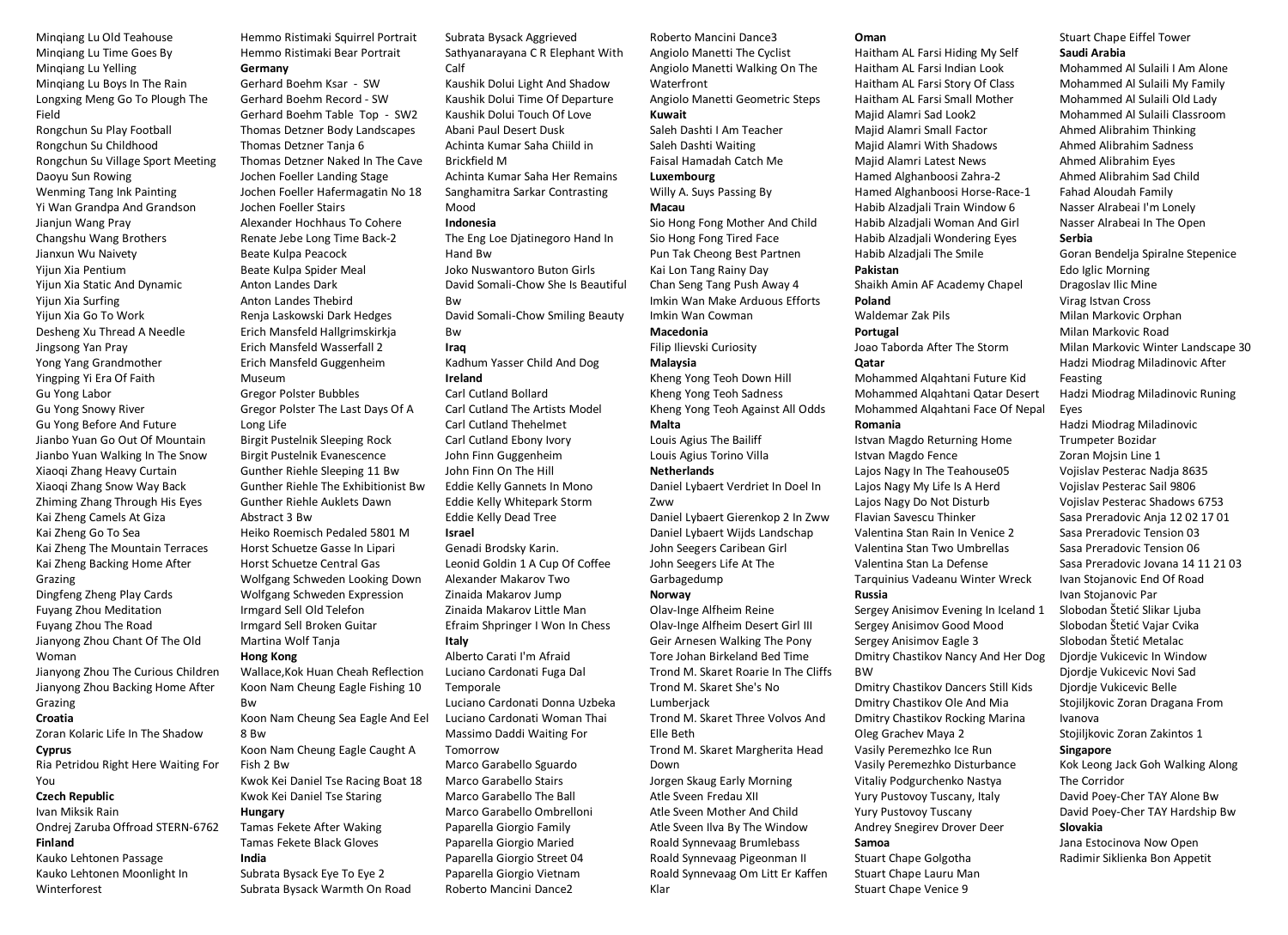#### **Slovenia**

Igor Debevec Big Brother Is Watching You

Igor Debevec Field Dare Jazbinšek Path Dare Jazbinšek Storm Dejan Kokol Into Unknown Stane Vidmar 3 2

#### **South Africa**

John Coumbias Old Player **Spain** 

Luis Maria Barrio Chinese Man Luis Maria Barrio Floating Market Luis Maria Barrio Infinite Sadness Luis Maria Barrio Alma De Musio Santiago Choliz Race 12 Santiago Choliz Sails 10 Vicente Moraga Costoso Lines Vicente Moraga Costoso You'll Never Walk Alone

Vicente Moraga Costoso Angry Bird Lluis Remola Pages Cap Roig Lluis Remola Pages Illa De Mar-5 Lluis Remola Pages Delta Ebre 1 **Sri Lanka** 

Shehan Trek Heavenly Trail Shehan Trek Dilapidated Dreams **Switzerland** 

### Paul Huser Betty Paul Huser Belita

## **Turkey**

Sevtap Inal Sisters Mustafa Kocakoç Bride Anil Tamer Yilmaz Hope Leaves Anil Tamer Yilmaz Master Zeyneddin Anil Tamer Yilmaz Rough And Tumble

#### **Ukraine**

Oleg Kutskiy Slum Children Oleg Kutskiy The Old Courtyard-1 United Arab Emirates Ali Al Hajri Grand Mosque Saeed Al Shamsi Self Light Saeed Al Shamsi Far Away Saeed Al Shamsi Thoughts 3 Saeed Al Shamsi One The Top Muna Al Zaabi My Classroom 6 Muna Al Zaabi Night Rider **United Kingdom** 

#### Brian Baker Serene

Peter Clark Frozen Trees And Grasses Peter Clark White Pocket Landscape 2

Peter Clark Storm Clouds Yosemite Valley

Bob Devine Osprey With Fish Bw

Tony Hill Wise Old Man Tony Hill Ambre Malcolm Jenkin Ballet Stretch 2 Barbara Jenkin Reaching For The Moon Laura Knowles Fight For Supremacy Laura Knowles Camargue Four David Lyon By The Stream David Lyon Herringfleet Mill David Lyon The Pier Tony Thomas The Bench Roger Towell Tate Shadows Roger Towell Homeward Bound Paul Weston Selfridges Paul Weston Light & Lines Tony Wills Storm Force **USA**  Nan Carder CA Sea Lion 1832 Mono Nan Carder Elk 1303 Mono Dee Langevin Air Force Chapel Dee Langevin Spiral Filigree Dee Langevin Fishing In The Mist Wing Lee Restaurant By The Canal Ning Lin Cusco Peru At Night Mary Miller Yosemite Half Dome Two Marvin Miller Mono Lake Sunrise Two BW Marvin Miller Night Glow From Palace BW Marvin Miller Victorian Row BW Ira Nemeroff Paris 70 Mono Mohammad Ali Salim Beach Walk Tetiana Shovkova Snail Tetiana Shovkova Night Tetiana Shovkova Rubicon Tuan Tran Blue Heron A026BW Tuan Tran Pelican Stare BW Tuan Tran Upper Antelope Canyon 050BW Jennifer Chi Hung Wen Dharma Wheels Lady Jennifer Chi Hung Wen Rice Terrace Morning Jennifer Chi Hung Wen Fishing Under Sunlight Dave Whitson Nelly On White Box 7 BW Dave Whitson Sue 52 BW **Vietnam**  Tien Ho Anh Help My Mother Tien Ho Anh The Anxious Eyes Tien Ho Anh Recall

Duy Tuong Nguyen Catch Fish Ngo Thi Thu Ba Hunched With Salt Ngo Thi Thu Ba Out To Sea

Hoang Thuhuong Traditional-Brick Making Hoang Thuhuong Sister And Her Younger Brother Dao Tien Dat Preparing For The New Season Dao Tien Dat Milling Rice On Highland Dao Tien Dat The Silks Of Candy Phong Tran Exported Cococut Fibre Phong Tran Close Friend Manh Cuong Vu Dao Xoan 1 Nguyen Vu Phuoc Play In The Rain **Wales**  Andy Polakowski Travelling Hopefully

## *"Photo Travel"*

#### **Argentina**

Miguel Augusto Fierro Cataratas Luis Alberto Franke Globos En Capadocia Gustavo Herman Schneider Friends Gustavo Herman Schneider El Encuentro Jose Luis Urbaitel Atardecer En La

Salina **Australia**  Marg Huxtable Holy Men

Marg Huxtable Camels On Cable Philip Lawrence Notre Dame Outlook #2

Tuck Leong The Cloth Merchant Anne Russell Burano Back Street Anne Russell Drying Fish In Sri Lanka Anne Russell Inside The Blue Mosque

## **Austria**

Alois Bernkopf Dr. Indian Village-School

Stefan Nagy Lava Albert Peer Huskys

Albert Peer Masks In Venice Albert Peer Neptunes Finger Albert Peer Oia Before Sunset

**Bahrain** 

Muneer Al Najjar Plaining With The Calf Najat Alfarsani Goat Boy Najat Alfarsani Shadow S.Baqer Alkamel Grandma And Grandson S.Baqer Alkamel Shadow And Light Mohammed Bu Hasan Soldier **Belgium** 

Jean-Pierre Heusling Tannerie - Maroc

Monique Jaspers Woman With Baby Jef Lemmens Blue Hour Claude Simon Dune 45 Sossusvlei **Bosnia And Herzegovina**  Milorad Kascelan Shepherd 07 Milorad Kascelan Portrait 14 Slobodan Krstic Drina 5 Slobodan Krstic Hercegovina 5 Slobodan Krstic Diagonale Mirsad Mujanovic Storm Is Coming Dragan Prole Resurrection Dragan Prole Roma 11 **Canada** 

Dany Chan Sunset At Salt Fileds Francis King Body Painting Kara Phillip Kwan Inca Woman At Machu Picchu

Phillip Kwan Magical Aurora Phillip Kwan Down The Mountain David Laronde Ganges Boatman David Laronde Morning Boatman David Laronde The Church At Vik Kam Chiu Tam Horseshoe Bend **China** 

Jinghui Chen The Child On.2 Lanfeng Chen Morning Fog Lanfeng Chen Shrimp Net Lanfeng Chen Walking Alone Xinxin Chen Camels In The Desert Xinxin Chen Shaving 2 Xinxin Chen Shepherd Zhengjun Chen Go Home Xiaoqing Chen In Line Jianqiang Chen I Can Fly High! Jiashun Feng Early Winter Yongan Gan Accompany Zhaohao Gu Coconut Catcher Zhaohao Gu Pround Of Herself Zhaohao Gu Reflect On Mei Guo Dry In The Sun Zongzhou Hong Peace Pigeon Zongzhou Hong Rolling The Tyre Hong Li Go To Market Hong Li Herding Hong Li Yi People Impression7 Jiande Li Pigeon Park Peng Li Apiouskid Peng Li Holy Worship 7 Peng Li Mother And Kid Peng Li The Turning Scripture Jianhui Liao Chicken Jianhui Liao Women In Liangshan Minqiang Lu Colorful Party Minqiang Lu Dreaming Kiss Longxing Meng Impression Of Mingsha Shan Mountain

Longxing Meng Impression Of Zhangtan Ying Qin Game Fowl Ying Qin Lifted Walker Cheng Shi Peach Garden Daoyu Sun Pair Swan Yuxian Teng The Son Of Tribe Chief Changshu Wang Movable-Type Printing Gang Wang Highway Jianxun Wu Fishing At Night Jianxun Wu Lifted Walker Jianxun Wu Madagascar Yijun Xia He More Water Desheng Xu Ascetic Monk Yong Yang Phoenix Town Yong Yang Piety Of The Lama Rongguang Ye Running The Circle Yingping Yi Childhood Yingping Yi Little Lama Yingping Yi Sanmao Yingping Yi To The Buddha Xiaoqi Zhang Miao Villagers Xiaoqi Zhang Mountain People Xiaoqi Zhang Silver Clothing Xiaoyun Zheng Township People's Lives Xiaoyun Zheng Village Bullfighting Festival Dingfeng Zheng Orderliness Fuyang Zhou Avoid Fuyang Zhou Family Firms Jianyong Zhou Diving **Croatia**  Petar Sabol Kalnik 3 Petar Sabol Tiny Road Petar Sabol Montenegro **Czech Republic**  Ondrej Zaruba Benatky Karn-9944 Ondrej Zaruba Pariz-0824 **Egypt**  Karim Amer A Dreamy Life Karim Amer Serenity **Finland**  Kauko Keranen Lightning 111 **France**  Marc Chambre Huit Gondoles Marc Chambre Rappel Sur Glace Marc Chambre Du Pont Des Soupirs Marc Chambre Arete De Neige Roger Jourdain Masais In Sunset Roger Jourdain Sowing In India Roger Jourdain Suku Bajo Benteg Children

#### Roger Jourdain Water Pleasure

**Germany** 

Frank Hausdoerfer Children On The Beach Frank Hausdoerfer Sturm Am Torres Manfred Kluger Live Simply Manfred Kluger Evening Ceremony-1 Manfred Kluger Tempelbesuch-1 Manfred Kluger Inner Peace Achim Koepf Lofoten #26 Achim Koepf Lofoten #29 Achim Koepf Polar Quest #819 Volker Meinberg Amundsen Sea Antarctica 6 Volker Meinberg Bergen Norway 3 Gunther Riehle Behind The Iceberg Gunther Riehle Chubby High Key Gunther Riehle Harp Seal Pup Waving Paw 2 Heiko Roemisch Underground Station Iluminiert 4529 Heiko Roemisch Upstairs To Yellow House Heiko Roemisch Water Castle 8330 Horst Schuetze Gasse In Trinidad Irmgard Sell Grenzen Irmgard Sell Surfer Martina Wolf Remarkable Rocks **Greece**  Iannis Skotiniotis Meteora V **Hong Kong**  Wallace,Kok Huan Cheah Camel And The Desrt Wallace,Kok Huan Cheah Looking At Each Other Lai Sing Sham Dragon Boat Racing Lai Sing Sham Working On River

Kwok Kei Daniel Tse In The River 002

#### **Hungary**

Tamas Fekete Pamukkale Tamas Fekete Ephesus **India** 

Subrata Bysack A Family Chore Subrata Bysack Couple At Work Subrata Bysack Education For All Nishikant Mhatre Color Cloudes In Holi

Nishikant Mhatre Desert Life For Water

Achinta Kumar Saha Desert Journey Sanghamitra Sarkar My Little Krishna **Indonesia** 

Joko Nuswantoro Bintan Beach David Somali-Chow Beautiful Venice David Somali-Chow Maasai Children Attendig Their Goat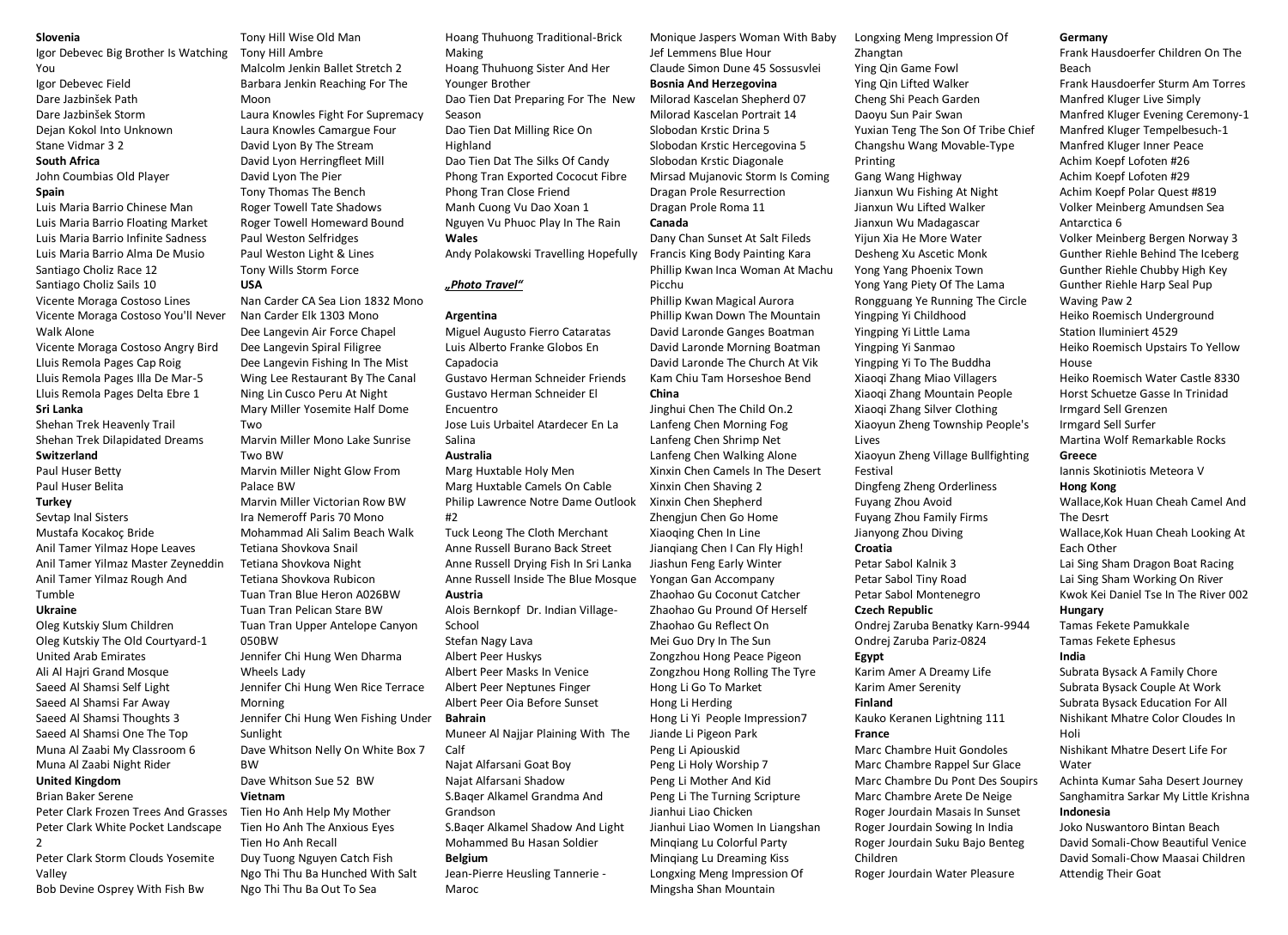### **Iraq**

Kadhum Yasser Noor

### **Ireland**

Carl Cutland Casv 2 Carl Cutland Lloyds Carl Cutland More London Carl Cutland Casv 4 Dick Doyle Painters Palette Chris Ducker When In Venice Chris Ducker On The Moors William Gleeson Venetian Sunrise

## **Israel**

Leonid Goldin 1 The Old Staircase **Italy** 

Simone Boddi Beetween Sky And Earth

Simone Boddi Pienza 24 Simone Boddi Pienza 13 Simone Boddi Pienza 25 Luciano Cardonati Donne Indiane Luciano Cardonati India 6 Luciano Cardonati India 7 Luciano Cardonati Preghiera Massimo Daddi Chiang Rai Market Massimo Daddi Karen Woman 1 Massimo Daddi Karen Woman 2 Marco Garabello El Carnicero Marco Garabello En La Plaza Giulio Ghio Town Life Giulio Ghio Geometry Giulio Ghio Cortona Hills Paparella Giorgio People Paparella Giorgio Women 02 Angiolo Manetti A Day At The

Museum Angiolo Manetti On The Edge Angiolo Manetti The Bean Sergio Ramella Pollone Socotra

Children Sergio Ramella Pollone Myanmar 1 **Kuwait** 

Ahmad Alessa Giraffe Saleh Dashti Pull Jumping Saleh Dashti Schools

## **Macau**

Sio Hong Fong Fisherman Cast Net Sio Hong Fong Li River At Dusk Sio Hong Fong Old Man Of Li River Sio Hong Fong Selling Sac Cake Pun Tak Cheong Africa Source Of Grass In The Morni Chan Ieong Tam Rolling Fireworks Keng Tam Come Back Home Keng Tam Back Homeward Weng Sang Wong Alms Giving

#### **Malaysia**

David Nam Lip Lee Am I Pretty David Nam Lip Lee Cycle Rickshaw David Nam Lip Lee Having A Break 04 Seng Huat Phua Chit Chat Kheng Yong Teoh Kids Going Home Kheng Yong Teoh Pouring Salts **Malta** 

Louis Agius The Study Of David **Netherlands** 

Daniel Lybaert Winterochtend Daniel Lybaert Scherpenheuvel Daniel Lybaert Winter In Zeeland John Seegers Cricket

## **New Zealand**

Ilan Wittenberg Father And Son Ilan Wittenberg Essential Oils **Norway** 

Olav-Inge Alfheim Reine Olav-Inge Alfheim Stormy Nesland Geir Arnesen Shy Ugandan Girl Geir Arnesen Chinese Boy Trond M. Skaret Kinderdijk Trond M. Skaret Matador - El Cid Trond M. Skaret Out To Dry, Armenia Atle Sveen Blue Hour Sunset II Atle Sveen Traffic At Westminster **Oman** 

Haitham AL Farsi Train Life 2 Majid Alamri Hopes Majid Alamri Latest News2 Majid Alamri Omani Man Majid Alamri Holy Quran School Hamed Alghanboosi Innocent Hamed Alghanboosi Train-2 Hamed Alghanboosi Train-4 Hamed Alghanboosi Wiselook-3 **Poland** 

## Zygmunt Trylanski Red Canoe

**Portugal**  Oscar Saraiva Varredeira

#### **Romania**

Radu Dumitrescu Pescheria Di Pietro Puccio

Radu Dumitrescu The Whirlpool Radu Dumitrescu The Blacksmith Lajos Nagy Breithorn Flavian Savescu Double Faith Flavian Savescu Sience Fiction Domestic Valentina Stan Colors In The Rain

Valentina Stan Rain In San Marco 2 Tarquinius Vadeanu By Eye And Soul Of Gondola **Russia** 

Sergey Anisimov Polar Bear 14

### Dmitry Chastikov Reglected Geometry Riga Oleg Grachev Little Monk From Mingun Oleg Grachev Cappadocia Yury Pustovoy Pakistani Girl Yury Pustovoy Young Tibetian Monk Andrey Snegirev Nenets Baby Girl Andrey Snegirev Winter In Yoshkar-

Ola **Saudi Arabia** 

Mohammed Al Sulaili Beautiful Girl Mohammed Al Sulaili Lady Mohammed Al Sulaili Patron Of Camels Mohammed Al Sulaili School Ahmed Alibrahim Louver Night Nasser Alrabeai From India Nasser

Alrabeai Light Of Hearts Nasser Alrabeai Tired **Serbia**  Goran Bendelja Rusija Sasa Blagojevic Friends Mirjana Dobrosavljev Coloration Of The Skin Mirjana Dobrosavljev Street Laze Teleckog Mirjana Dobrosavljev View To The World Edo Iglic St Petka`S Day 1 Edo Iglic Temple 2 Edo Iglic Age Difference Virag Istvan Carnival Scene02 Milan Markovic Fira 1 Vojislav Pesterac Guca 7934 Vojislav Pesterac Havana 2175 Sasa Preradovic Krusedol 01 Sasa Preradovic Before The Rain Sasa Preradovic Two Friends Nenad Prodanovic Orangeade Nenad Prodanovic Matera

#### **Singapore**

Kok Leong Jack Goh Queue Up Zee Kek Heng Down The Hill David Poey-Cher Tay Fishing Trio David Poey-Cher Tay Making Nets David Poey-Cher Tay Make A Wish **Slovenia** 

Igor Debevec Field In Summer Igor Debevec Between Heaven And Earth Miran Krapez Ursus Arctos 8

## **South Africa**

John Coumbias Granny Attention John Coumbias Mother Working

John Coumbias Lesotho Land John Coumbias Lonely Shepherd **Spain** 

Luis Maria Barrio Fisherman Luis Maria Barrio Prayer Time **Sri Lanka** 

Wimal Amaratunge Long Catch Wimal Amaratunge Last Journey **Switzerland**  Urs Jenzer China Reisterassen 3

**Turkey** 

Mehmet Cakir 1-Konak Feridun Kismet The Fall In Turkey Feridun Kismet Mountain Lake In **Turkey** 

Dilek Tabakci Compassion Dilek Tabakci Goose Dilek Tabakci Storekeeper **United Arab Emirates**  Saeed Al Shamsi Bromo Saeed Al Shamsi White And Blue

Muna Al Zaabi From A Village Muna Al Zaabi Mirror **United Kingdom**  David Butler Food Preparation

Amlakit Judith Cook Souter Lighthouse Calvin Downes 21st Century Desert View

Colin Harrison Cumbres Railway Autumn Steam Colin Harrison Hearst Castle 6178 Colin Harrison The Railway Family Tony Hill Bus On Tower Bridge Tony Hill Waiting For The Train Malcolm Jenkin Derwentwater Morning 2

Keith Knight 3 Boys Carole Lewis First Light Bryce Canyon Tony Thomas Shoe Maker Greece Tony Thomas Passing Time Greece

#### **USA**

Shu Cheuk First Ray On The Tree Tops

Shu Cheuk Lighthouse In Greenland Shu Cheuk Seaweed Farming Shu Cheuk Strolling To The Rice Paddy

Steven Fisher Lake Louise\_Two Canoes Steven Fisher Mt Vernon Tulip Farm Steven Fisher Niagara Falls\_Boat\_Rainbow Dee Langevin Sunrise At Bosque Del Apache

Wing Lee Iguasu Falls

Marvin Miller SF Bay Lights Marvin Miller View Of SF Embarcadero Area Tetiana Shovkova Journey Linh Suong Tran Upper Antelope - 017 Tuan Tran Upper Antelope Canyon - 075

Tuan Tran Water Wall Houston 210 Jennifer Chi Hung Wen Cranes In Snowy Creek

Jennifer Chi Hung Wen Jumping Into The Sky

## **Vietnam**

Mai Thien Bui Terracer In Mu Cang Chai Ngo Thi Thu Ba Chua Cau - Hoi An Ngo Thi Thu Ba Salt Harvest

Dao Tien Dat Dao Wandering Singers Manh Cuong Vu Green Acres Nguyen Vu Phuoc Child Hmong Sapa

### *"Nature"*

#### **Argentina**

2755

Luis Alberto Franke El Color Del Glaciar Luis Alberto Franke Laguna Sucia Y Glaciar Luis Alberto Franke Cormoran Llegando Al Nido Luis Alberto Franke Glaciar En Retroceso Gustavo Herman Schneider La Quebrada Gustavo Herman Schneider The Sounds Of Wind Gustavo Herman Schneider Frozen In Eternity Gustavo Herman Schneider Salt And Silence 2 Jose Luis Urbaitel Colonia De Penachos Jose Luis Urbaitel Jugando A Ser Adultos Jose Luis Urbaitel Laguna De Los Tres **Australia**  Janice Amato Twin Pair Wally Cannon Rainbow Valley No. 4 Wally Cannon Rainbow Valley No. 5 Kym Douglas Mr Percival Kym Douglas Egret And Eel 2 Kym Douglas Kingfisher And Lizard Kym Douglas Frog On Stick Neville H W Foster Crab Conflict

Ruth Goldwasser Yellow Backed PNG Spider Ian Herford Golden Orb Marg Huxtable Ruffled Rainbow Pair Marg Huxtable On The Wings Of An Eagle Marg Huxtable Busy Bee Gregory Norris Fungi John C North Dew Cobwebs John C North My Home Joseph Tam Feeding Time Joseph Tam Spread Your Wing Kim Wormald Sweet Silvereye Kim Wormald Joey Kim Wormald Barn Owl Face Off Kim Wormald Endangered Honeyeater

Ruth Goldwasser In The Wadi Rum

### **Austria**

Alois Bernkopf Dr. Arctic Wolf Wolfgang Habringer 2 Spinnenetz 13 Wolfgang Habringer 3 Weisskopfseeadler 62 Wolfgang Habringer 4 Threesome 64 Albert Peer Fennek Johann Schrittwieser Sossusvlei 2 Heinrich Winkler A Flea Heinrich Winkler Foot Gift **Belgium** 

Jozef Aerts Big Yellow Beak Marie-Claire Dylst Parade Monique Jaspers St Locust Butterfly 3

Monique Jaspers Two Dambordjes Monique Jaspers Veldparlemoervlinder Jacky Panhuyzen Face To Face Jacky Panhuyzen Little Blue Fighting Jacky Panhuyzen Op Een Gele Bloem Jacky Panhuyzen Ready To Jump Rene Van Echelpoel Dartelende **Hertekalfies** 

Rene Van Echelpoel Koninginnepage Rene Van Echelpoel Young Scarlet Dragonfly

### **Bosnia And Herzegovina**

Slobodan Krstic Dawn On Bardaci **Canada** 

Dany Chan Bats In Action Dany Chan Crocs Got Zebra In River Dany Chan Grizzly Fishing In Alaskan Rapids

Dany Chan Hostility Jorn Hansen American Avocet 15-2 Jorn Hansen Great Egret 15-2 Francis King Tender Loving Care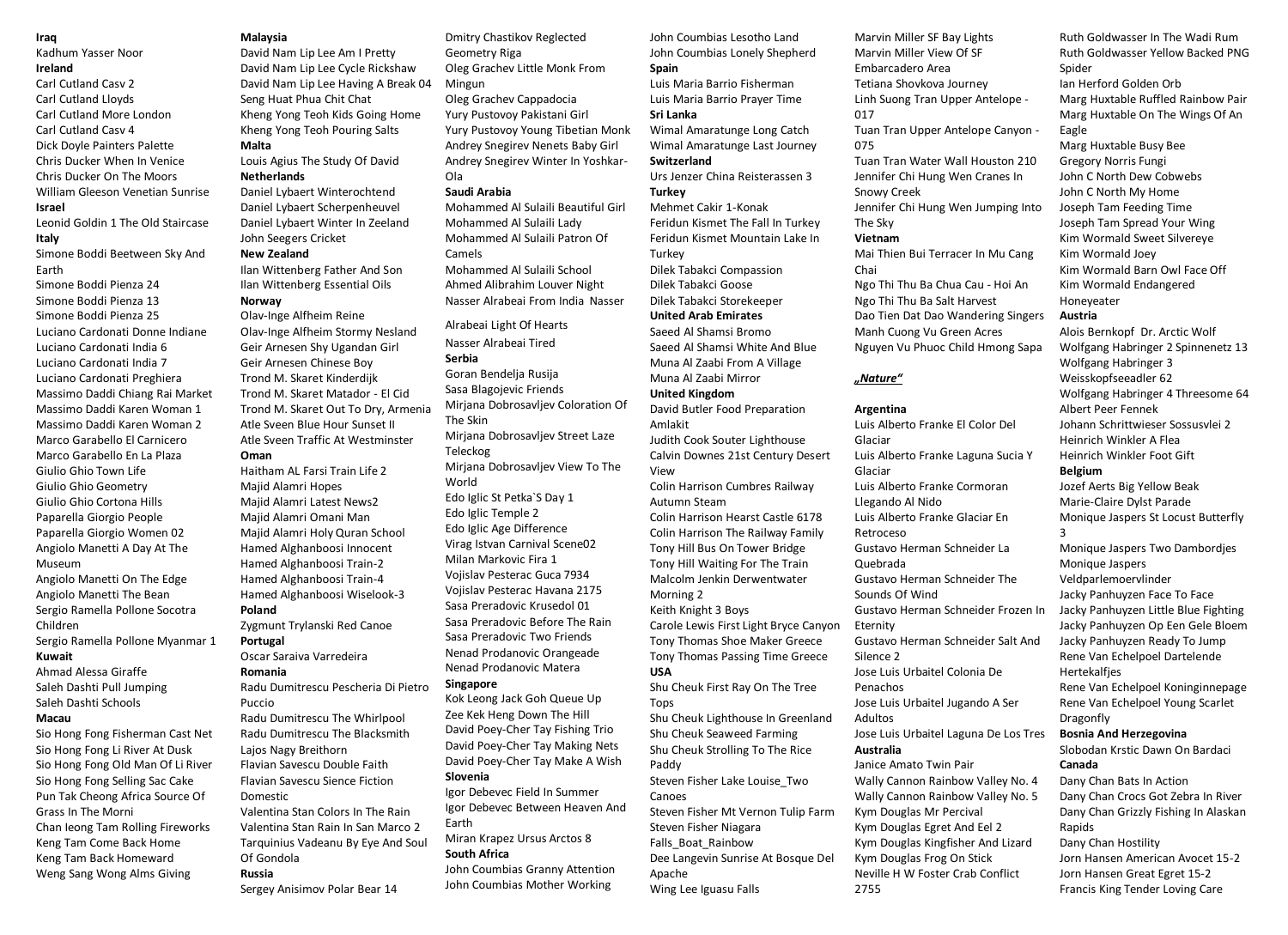Francis King Flamingos Taking Off 101

Lynda Mckay Great Blue Heron Yung Niem Galapagos Iguanas 6038 Yung Niem Lizard Swallow Crab Kam Chiu Tam Departing Kam Chiu Tam Migrating Kam Chiu Tam Running Off Kam Chiu Tam Taking Off

## **China**

Jinghui Chen Hungry And Thirsty Junjie Chen Colorful Stone Junjie Chen Glacier Junjie Chen Take A Rest Lanfeng Chen Attack Together Jianqiang Chen Madagascar Scenery Hong Cui Sea Lion Hong Cui Shrike Yongan Gan Fight Yongan Gan Xuefeng Moonlight Mei Guo The Changeable Situation Xiaohui Hu Mother And Child Xiaohui Hu Warm Oneself Hong Li Godness Watch The Sea Hong Li Huangshan Mountain In Winter Hong Li Monkey And The Sea Jianhui Liao Test Jianhui Liao For Jianhui Liao Fall Over Each Other Jianhui Liao Feed Daoyu Sun Endless Wen Sun Close Wen Sun Hunting Wen Sun Isologue Wenming Tang Fight Wenming Tang Fishing Wenming Tang Little Brother Wenming Tang Passion Yi Wan Canyon Li Wan Across The Surface Of The **Water** Li Wan Chase Li Wan Set Li Wan Mother And Son Yijun Xia Mother Love Yijun Xia Strong Mood Yijun Xia Winding Yong Xu Arc Yong Xu Umbrella Gu Yong Flying Gu Yong Impression Of African Xiaoqi Zhang Fog Long Xiaoqi Zhang Splendor Kai Zheng Canola Glacier Fuyang Zhou Dependent

Fuyang Zhou Drink Lots Of Water Fuyang Zhou Motherly Love Jianyong Zhou Red-Crowned Canes Jianyong Zhou The African Elephant Jianyong Zhou The Elephant Under Mountain **Croatia**  Petar Sabol Scared Fish Petar Sabol Long Winter Petar Sabol Brutal Catch Petar Sabol The Kingfisher Ivo Vucetic Cloudy Mountains 2 **Cyprus**  Ria Petridou Natural Web Catcher **Czech Republic**  Ivan Miksik Jellyfish Ondrej Zaruba Makro-7800 **Finland**  Jan Hagg Icy Hemmo Ristimaki Last Berries Hemmo Ristimaki Squirrel Hemmo Ristimaki Thrush Nightingale Hemmo Ristimaki Two Tits **France**  Roger Jourdain Elephants Fighting Tarangire Roger Jourdain Offering In Pont De Gau Guy B Samoyault Bangadais De Ruppell **Germany**  Gerhard Boehm Weisskopfseeadler Gerhard Boehm Zwergotter Thomas Detzner Hold Me 1 Thomas Detzner Eagle 2 Thomas Detzner Grey Heron 2 Thomas Detzner Wolves Jochen Foeller Evening Sun Ralf Hanisch Schneeleopard, Blick Achim Koepf Polar Lights #59 Achim Koepf Polar Lights #141 Achim Koepf Polar Quest #544 Achim Koepf Polar Quest #704 Beate Kulpa Togetherness Anton Landes Hirschenstein Anton Landes Playing Anton Landes Bohemianforest Anton Landes Hall Volker Meinberg Qaanaaq Greenland 6 Volker Meinberg Grand Canyon Sunset 3 Birgit Pustelnik Blue In Light Circles Birgit Pustelnik Swallowtail On Wild Carrot

Birgit Pustelnik Twins

## Ursula Raven Sea Nettle Gunther Riehle Hsp Blue 3 Gunther Riehle Red Fox 6 Horst Schuetze Kokerbooms Horst Schuetze Kreidefelsen Martina Wolf River-Walk Martina Wolf Showdown Martina Wolf Smalltalk Martina Wolf So What **Greece**

Pantelis Sapounakis Medousa Iannis Skotiniotis For Daily Nectar IV **Hong Kong** 

H.W. Chan Happy To Embrace 1 H.W. Chan Snow Wild Ape 11 H.W. Chan Breast-Feed 16 Koon Nam Cheung Eagle Caught A Fish 5 Koon Nam Cheung Eagle Caught A Fish 12 Koon Nam Cheung Good Catch 2 Koon Nam Cheung Eagle Caught A Fish 16 Chau Yuk Fung Butterfly 22 **Hungary**  Zoltan Peter Gaal Pussyparade **India**  Subrata Bysack Green Marsh Sathyanarayana C R Indian Roller Catching The Feed Sathyanarayana C R African Elephant Sparring 2 Soumen Kumar Ghosh Blackbuck Suckling

Soumen Kumar Ghosh Fowl Play Soumen Kumar Ghosh Leopard Pair Nishikant Mhatre Ringaa Dr. Provat Kumar Mukherjee Driven By Hunger 02 Avanish Rajan Baboons Wrestle At Masaai Mara Avanish Rajan Cheetah Kill Avanish Rajan Neck Trap Avanish Rajan Tuskers Tussle Achinta Kumar Saha Serpent Eagle With Kill **Indonesia**  David Somali-Chow Giant Mantar

#### Ray **Ireland**

Pat Brennan Puffin With Sand Eels Derville Conroy Leopard Seal Derville Conroy Tabular Iceberg Carl Cutland Sandeel Cove Carl Cutland Puffins Eddie Kelly Goldfinch On Alder

Eddie Kelly Forest Family Eddie Kelly The Gannets **Italy** 

Alberto Carati Mobbing Alberto Carati Screaming At The Sky Alberto Carati I Got It Alberto Carati Heated Discussion Luciano Cardonati Ubari Luciano Cardonati Akakus 3 Antonio D\'Agata Lava Fountain Antonio D\'Agata Ash Emission Antonio D\'Agata Fire In The Night Antonio D\'Agata When The Fire Is Kissed By The Clou Giovanni Frescura Woodpecker Giovanni Frescura Wte Fighting 20 Angiolo Manetti Green Waves Angiolo Manetti Tentacles Franco Marchi Greenfinchs Against **Kuwait** 

## Ahmad Alessa Babies

Ahmad Alessa Monitor Lizard Ahmad Alessa Mother's Love Ahmad Alessa Motion Saleh Dashti Strong Falcon Saleh Dashti Immegration Faisal Hamadah Dispute **Macau** 

Ka Wun Ho Birds Couple Pun Tak Cheong The Wildebeest Up Rive

Pun Tak Cheong Stand Up Pun Tak Cheong Jumping Rive Chan Ieong Tam Elephant Keng Tam Fly Together Keng Tam Life Keng Tam Seizing

#### **Malaysia**

Seng Huat Phua Building Nest Seng Huat Phua Feeding 2 Seng Huat Phua Feeding 3 Seng Huat Phua Hi You **Netherlands**  Daniel Lybaert Ik Ga Niet Weg

## **New Zealand**

Ilan Wittenberg Flinders Chase Ilan Wittenberg Remarkable Rocks

**Norway**  Olav-Inge Alfheim Marmorslottet I Olav-Inge Alfheim Skagsanden II Geir Arnesen The Hippo Geir Arnesen Norwegian Winter Tore Johan Birkeland Razorbills

Mating Henri Eftevand Four Small Waterfall Henri Eftevand The Squirrel

Henri Eftevand Last Moment Of Sun Jorgen Skaug Locust On Straw Jorgen Skaug Polar Bear Jump Kristian Voldheim Lepard I Kristian Voldheim Dark Clouds II

## **Oman**

Majid Alamri Lines3 Majid Alamri Ras Al Ruwais3 Majid Alamri Rock Garden Majid Alamri With Stars Hamed Alghanboosi Khadah-1 Hamed Alghanboosi Khadah-2 Hamed Alghanboosi Lines Habib Alzadjali Dunes EQ2 Habib Alzadjali Light And Shadow Habib Alzadjali Rubberfly 5

#### **Poland**

Zygmunt Trylanski Winter **Wonderland** Waldemar Zak Stick

## **Romania**

Onofras Ionel Daily Basket Istvan Magdo Front To Back Lajos Nagy Cormorant Fishing Lajos Nagy Gray Heron With Fish 05 Flavian Savescu Colorful Stories Flavian Savescu Pastel **Russia** 

Sergey Anisimov Seagulls Of Spitsbergen Sergey Anisimov Spitsbergen 3 Sergey Anisimov Winter Baikal 2 Vasily Peremezhko Last Gold Yury Pustovoy Red World, Bolivia

Yury Pustovoy Sahara Yury Pustovoy Sunrise On Baikal Lake

Olga Shiropaeva Beauty Olga Shiropaeva Family

- Olga Shiropaeva I'm Sad
- Andrey Snegirev Aurora Andrey Snegirev Northern Lights
- Andrey Snegirev Spring Sunset
- **Samoa**

Stuart Chape Eye Of The Sea **Saudi Arabia** 

Nasser Alrabeai Blue Lizard Nasser Alrabeai Crane **Scotland** 

Iain Mcfadyen Caught In The Rain Iain Mcfadyen Tree Nymph Iain Mcfadyen Kingfisher Splash **Serbia** 

Mirjana Dobrosavljev Dragonfly Virag Istvan Forest02 Virag Istvan Sunrise Virag Istvan In Fog

Milan Markovic Birchs Milan Markovic Forest 04 Milan Markovic Winter Landscape 34 Hadzi Miodrag Miladinovic Undulation Hadzi Miodrag Miladinovic Vucjanka5048 Sasa Preradovic Fight Buzzard 02 Sasa Preradovic Fight Buzzard 06 Nenad Prodanovic Dune Branka Vucicevic Vuckovic Hideout Djordje Vukicevic Heron **Singapore**  Kok Leong Jack Goh Housefly Mating

#### **Slovakia**

Radimir Siklienka Airy Dance Radimir Siklienka Flyer Radimir Siklienka Karate Radimir Siklienka Scram

#### **Slovenia**

Igor Debevec Curiosity Igor Debevec Lavender Fields IV Igor Debevec Waterfall Kozjak Janez Kramar Etosha Idyll Miran Krapez Erithacus Rubecula 1 Miran Krapez Jump

### **South Africa**

John Coumbias Mother And Child John Coumbias Loving Couple John Coumbias Elephant Interaction Willem Kruger Lioness And Two Cubs 1

Willem Kruger Pregnant Stance Clifford Wyeth Clover In View

### **Spain**

Santiago Choliz Butterfly 35 Santiago Choliz Butterfly 40 Lluis Remola Pages Roques Planes Carlos Solinis Camalich Milky Way Over The Desert Carlos Solinis Camalich Tajinastes Carlos Solinis Camalich The Point **Sri Lanka**  Wimal Amaratunge Misty Shadows

#### **Taiwan**

Shang Min Huang Sunset **Turkey**  Semih Akca Autumn1 Semih Akca Wild Mushrooms

Semih Akca Years Before Mehmet Cakir 4-Pamukkale Feridun Kismet End Of Day

## **United Arab Emirates**

Ali Al Hajri Green Eyes Ali Al Hajri Robberfly Ali Al Hajri Yellow Eye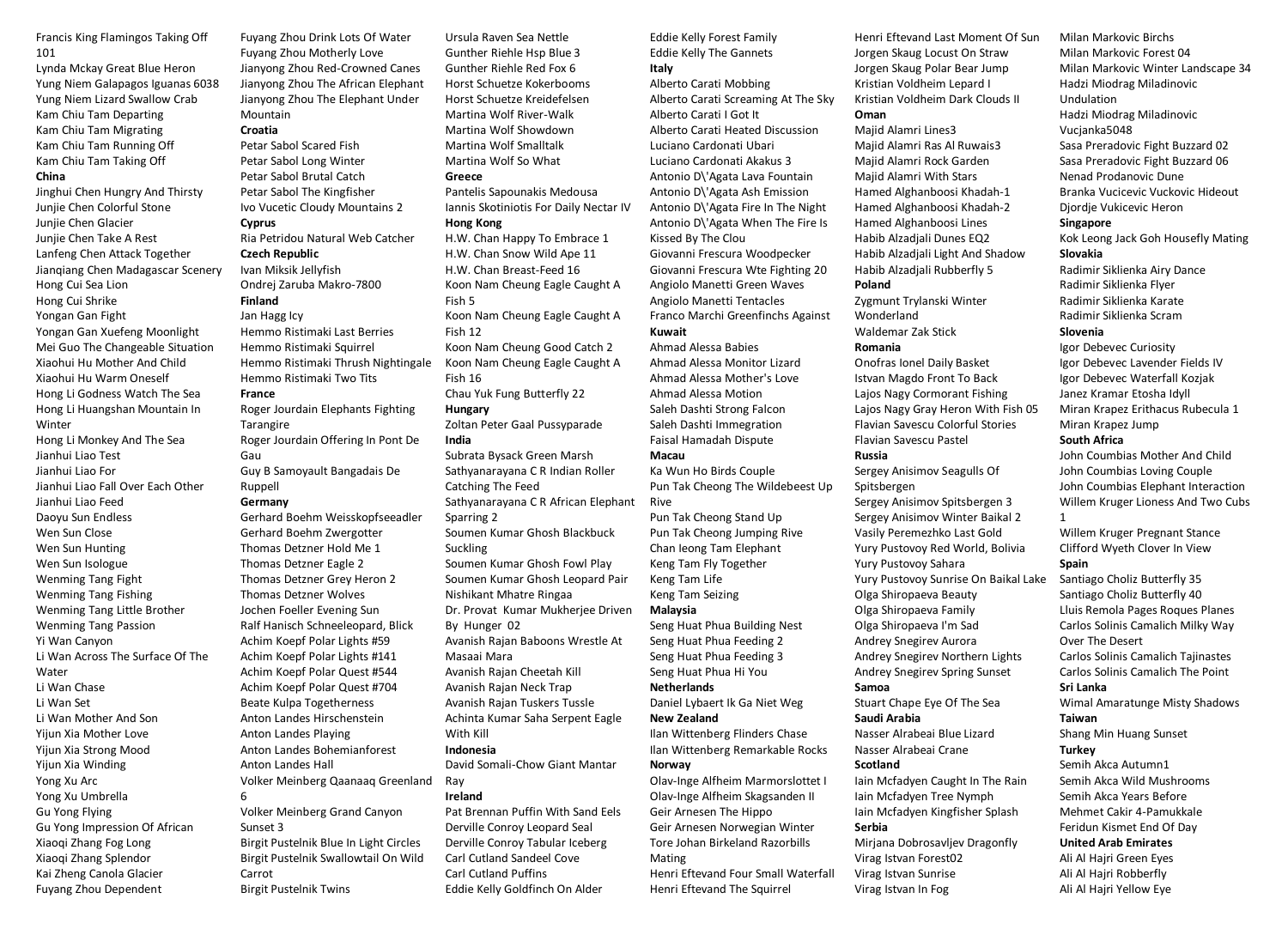#### **United Kingdom**

Gordon Bramham Gannet Collecting Nesting

Bob Devine Osprey Take Off Bob Devine Great Grey Owl Landing Moira Gardner Violet Tailed Sylph Moira Gardner Red Eyed Tree Frog Moira Gardner Violet Tailed Sylph Feeding

Moira Gardner Tarantula

Colin Harrison Prairie Dog Lookout 993

Colin Harrison Yellowstone Bison 2328

Tony Hill Bumble Bee Getting Nectar Tony Hill Wasp (Vespula Vulgaris) Eating

Tony Hill Gaggle Of Goslings Tony Hill Swan Taking Off Keith Knight Porcelain Fungus Laura Knowles Cheetah And Young Laura Knowles Mother Elephant And Young

Laura Knowles Dolphins At Play David Lyon Sparrow Hawk And Starling

Ian Whiston Cheetahs Looking For Prey

Ian Whiston Lion Aggression Ian Whiston Sparring Lionesses Ian Whiston Warthog Escaping Yin Wong Mandarin Duck Yin Wong Peking Robin

## **USA**

Huzhong Cai Loving Family Huzhong Cai Morning Love Huzhong Cai That Is My Fish Not Yours Shu Cheuk Mating In The Heat Of

Summer Shu Cheuk Royal Flycatcher

Shu Cheuk Silhouette Of Egret

Shu Cheuk X Bills Susan Cowles Dinner Of Yellow

Flowers

Steven Fisher Dwarf Cuttle-Territorial Display

Manas Khan Bugling Elk Wing Lee Face Of A Bird Ning Lin Catch Of The Day Ning Lin Mallard Flying Ning Lin Lone Elephant In Serengeti Vinh Mai Dragonfly Ira Nemeroff Bok 42 Ira Nemeroff Three Sea Nettles 16 Alexander Rasputnis Japanese Crane

#### Tom Whipple Daylight At The Canyon **Vietnam**

Duy Tuong Nguyen Find Out Duy Tuong Nguyen I Love You

## *"Photo Journalism"*

#### **Argentina**

Luis Alberto Franke Humo De La Marca Luis Alberto Franke El Desdemona Luis Alberto Franke Potrillo Enlazado Gustavo Herman Schneider Looking From The Outside Gustavo Herman Schneider Ultimo Adios Gustavo Herman Schneider Memories And Farewell Jose Luis Urbaitel Atardecer En Las Ruinas

Jose Luis Urbaitel Ruinas Reflejadas

## **Australia**

Kym Douglas FMX Double Grab Kym Douglas Motocross Kilcoy Ruth Goldwasser Mother And Child Marg Huxtable Weep For Me Marg Huxtable Seeking Divine Intervention

Marg Huxtable Thanks For Your Help Philip Lawrence Intensive Care Philip Lawrence Walk A Mile In My Shoes

John C North Tight Turn 79 Joseph Tam Reflection Time Graeme Watson Dirty Business **Austria** 

Alois Bernkopf Dr. Amusing Run Alois Bernkopf Dr. Fascinating TT Alois Bernkopf Dr. Good Lift-Sargis Johann Schrittwieser From The Tribe Of Bode Johann Schrittwieser Front Of His

House Johann Schrittwieser Young Mursi

Women

## **Bahrain**

Muneer Al Najjar Hamar Future Generation Najat Alfarsani Cottage Child Najat Alfarsani Cobbler Najat Alfarsani Fighters Tribe S.Baqer Alkamel Resistance Gases S.Baqer Alkamel Resistance Tear Gas S.Baqer Alkamel The Suppression Of Freedoms S.Baqer Alkamel We Will Not Retreat Mohammed Bu Hasan Couple Mohammed Bu Hasan The 3 Kids Mohammed Bu Hasan The Prince **Bangladesh**  Rashid Un Nabi Pray

**Belarus** 

Alfred Mikus Last Veteran **Belgium** 

Livinus Bleyen Austria Musher Livinus Bleyen C1 Sprint World Cup Men

Livinus Bleyen Duel On Ice Livinus Bleyen Karin Donckers Luc Dequick EDF-38 Luc Dequick Hurdle Nenah Luc Dequick Jump 1990 Marie-Claire Dylst Sittard Fire Jacky Panhuyzen Potato Seller Claude Simon Himba Motherhood

### **Bosnia And Herzegovina**

Milorad Kascelan Song Of The Hearth Milorad Kascelan Swimming Start 7 Milorad Kascelan Stoker 3 Slobodan Krstic Coming Down From The Mountain 1 Slobodan Krstic Shepherdess 2 Slobodan Krstic Impression In The

Fog Dragan Prole Cumurana 5

Dragan Prole Day Labourer Dragan Prole Sight **Canada**  Dany Chan Keeping An Eye On The Ball Dany Chan Make Way For The Dragon

Dany Chan Splash And Dash Francis King Round Up From Motorcycle Phillip Kwan Net Shot

Yung Niem Young Monks Play 2554 Kam Chiu Tam A Chaotic Race Kam Chiu Tam Accident 787 Kam Chiu Tam Dogsled 0173 Kam Chiu Tam Rafting 2376

#### **China**

Yi Cai Intimacy Of Childhood Yi Cai Play Together Yi Cai Sewing Zhengjun Chen Destroy Zhengjun Chen Live Beside River Zhengjun Chen Volcano Xiaoqing Chen Heavy Burden Jianqiang Chen African Dance Jianqiang Chen Harvest Jianqiang Chen Washing

Yongan Gan Ancient Village Nightlife Zhaohao Gu Crude Zhaohao Gu Little Store Zhaohao Gu Village Classroom Zongzhou Hong Give Me Zongzhou Hong Impression Of Tribe Leting Huang Keep Mom Company Leting Huang Our School Leting Huang Watch Tv Hong Li An Old Yi Woman2 Hong Li Looking For Hong Li Lunch Hong Li Woman On Daliang Mountain 1 Peng Li Not Afraid Of The Snow Yong Zhi Li Defend Homelands Jianhui Liao Teahouse Life Minqiang Lu Good Event At Home Minqiang Lu Snail House Minqiang Lu Time Yu Lun Burden Ying Qin Burden Ying Qin Determined Ying Qin Liangshan Children Yi Wan Sacrifice Series 13 Changshu Wang Orphan And Dog Changshu Wang Study Changshu Wang Yi Nationality Life Jianxun Wu Fine Grinding Jianxun Wu Pray Desheng Xu Hard But Happy Desheng Xu Play Games Xianping Zeng Join The Fair Xianping Zeng Waiting For Dingfeng Zheng Fishing **Cyprus**  Ria Petridou Just Married Ria Petridou Keep Photo Shooting The Santas **Czech Republic**  Jiri Durdik The Duel 4 Jiri Durdik The Duel 6 Ondrej Zaruba Dakar 15-3078 **Denmark**  Soren Andersen Ready **Egypt**  Mohamed Mahdy Life Through Childhood **Finland**  Kauko Lehtonen Guards Of Stonehenge **France**  Marc Chambre Deux Portes Guy B Samoyault Kripajet Serge Vallon Champ Fr 7d

#### **Germany**

Frank Hausdoerfer Tatanic Feeling Frank Hausdoerfer Biblisch Gunther Riehle Harp Seal Pup And Helis 3 Gunther Riehle Oh My God Heiko Roemisch The Pursuer 4973 Martina Wolf Let`S Fly **Hong Kong**  Hon-Kwong Lee Last Crashing Hon-Kwong Lee Planning At Dawn Kwok Kei Daniel Tse Bicycle Game Kwok Kei Daniel Tse Catching Kwok Kei Daniel Tse Hose Jumping Kwok Kei Daniel Tse Dragon Boat 23 **India**  Santanu Mukherjee When Daughter

Is Mother Abani Paul Pilgrims Abani Paul Holi-Ka-Dance Abani Paul Devotion At Varanashi

Achinta Kumar Saha Annakut

Expectation **Indonesia** 

David Somali-Chow Windsurfing In Maui2

#### **Iraq**

Kadhum Yasser Child Zbail **Ireland** 

Carl Cutland Time To Go Carl Cutland Aqua Agua William Gleeson Eye Contact **Israel** 

Leonid Goldin 1 Early Morning **Italy** 

Laura Bolognesi 2 Inspection Luciano Cardonati Matrimonio Uzbeko Walter Gaberthuel In Single File Walter Gaberthuel Bolt Marco Garabello Salto Paparella Giorgio One Story Angiolo Manetti Café In Istanbul Angiolo Manetti Street Restaurant Angiolo Manetti Sweet Wedding Sergio Ramella Pollone Yemen - Near Marib

Sergio Ramella Pollone Yemen 6 Veniero Rubboli Beach Volley

#### **Kazakhstan**

Valery Korenchuk F 4 Grandchild Of Soldier

#### **Kuwait**

Faisal Hamadah Objection Faisal Hamadah Look Win Faisal Hamadah To Win

### **Macau**

Keng Tam Drunken Dragon Dance Kai Lon Tang Let Me Go Kai Lon Tang Escape Kai Lon Tang Head To Head Kai Lon Tang Hurry Up Chan Seng Tang Strong And Weak 3 Chan Seng Tang Touchdown **Macedonia** 

Filip Ilievski Motocross Filip Ilievski Revolution Filip Ilievski Here I Come Gligor Maksimovski Angel Killer Gligor Maksimovski Kumanovo 2012 **Malaysia** 

David Nam Lip LEE Back To The River Kheng Yong Teoh Three Happy Boys Kheng Yong Teoh Under Hot Sun Danny Yen Sin Wong Pull Danny Yen Sin Wong Injury

## **Netherlands**

Daniel Lybaert Treinmachinist John Seegers Travel With The Train John Seegers Havana Stukadoors

#### **New Zealand**

Ilan Wittenberg Fish Merchant Ilan Wittenberg Bottled Gas Ilan Wittenberg On Guard

### **Norway**

Olav-Inge Alfheim Pigeon Man Jorgen Skaug In The Muddy Atle Sveen Herman Tricking Atle Sveen Motocross Big Jump Atle Sveen Muddy Motocross II Atle Sveen Tuberide **Oman** 

Haitham AL Farsi Bullfighting 5 Haitham AL Farsi Bullfighting 7 Haitham AL Farsi Falling Hero Haitham AL Farsi Train Life Majid Alamri Departure5 Majid Alamri Speed Deadly3 Hamed Alghanboosi Careless Hamed Alghanboosi Dates-1 Hamed Alghanboosi Traveller-1 Habib Alzadjali Family In Train Habib Alzadjali Haydar Hayder

#### **Pakistan**

Shaikh Amin Pigeons Feeders **Poland** 

Przemysław Niepokój-Hepnar Global Citizen Or Immigrant Przemysław Niepokój-Hepnar Heritage Przemysław Niepokój-Hepnar When I Was In Your Age